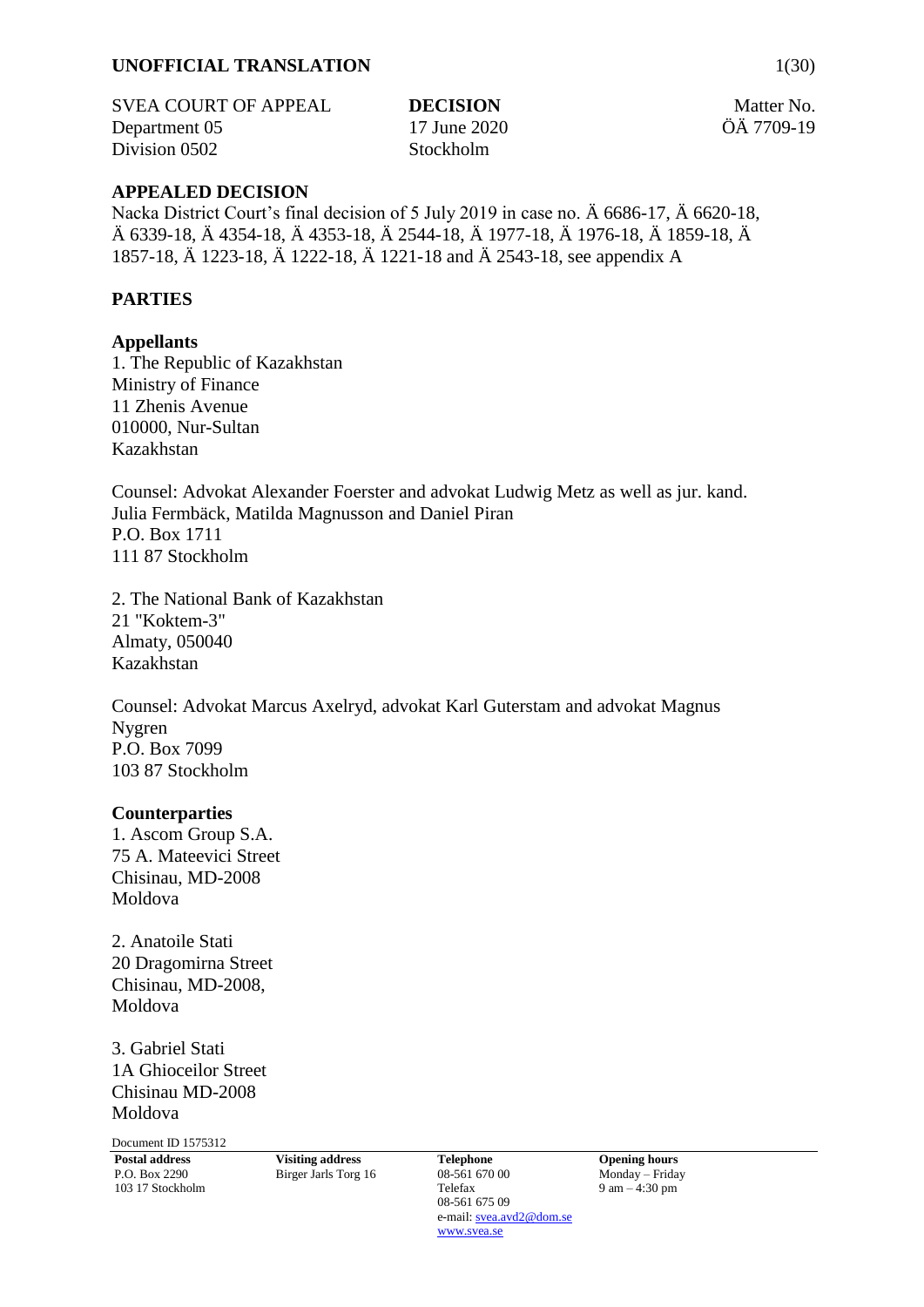SVEA COURT OF APPEAL **DECISION** ÖÄ 7709-19 Department 05

4. Terra Raf Trans Traiding Ltd Don House, Suite 31 30-38 Main Street Gibraltar

Counsel to 1–4: Advokat Bo G. H. Nilsson, advokat Ginta Ahrel and advokat Therése Isaksson as well as jur. kand. Kristian Goldsteins P.O. Box 3101 103 62 Stockholm

## **MATTER**

Attachment  $\overline{\phantom{a}}$  ,  $\overline{\phantom{a}}$  ,  $\overline{\phantom{a}}$  ,  $\overline{\phantom{a}}$  ,  $\overline{\phantom{a}}$  ,  $\overline{\phantom{a}}$  ,  $\overline{\phantom{a}}$  ,  $\overline{\phantom{a}}$  ,  $\overline{\phantom{a}}$  ,  $\overline{\phantom{a}}$  ,  $\overline{\phantom{a}}$  ,  $\overline{\phantom{a}}$  ,  $\overline{\phantom{a}}$  ,  $\overline{\phantom{a}}$  ,  $\overline{\phantom{a}}$  ,  $\overline{\phantom{a}}$ 

## **DECISION OF THE COURT OF APPEAL**

1. By reversal of the District Court's decision, the Court of Appeal annuls the Enforcement Agency's following decisions on attachment

- − of 1 November 2017, decision number 12174654207,
- − of 1 November 2017, decision number 12174652920,
- − of 14 November 2017, decision number 12174759568,
- − of 19 February 2018, decision number 1218367322,
- − of 12 April 2018, decision number 12181151692,
- − of 12 April 2018, decision number 12181151544,
- − of 12 April 2018, decision number 12181150496,
- − of 12 June 2018, decision number 12183170427,
- − of 18 June 2018, decision number 12183207427, and
- − of 20 September 2018, decision number 12184059371.

2. The Republic of Kazakhstan and The National Bank of Kazakhstan are discharged from the obligation to compensate the litigation costs of Ascom Group S.A, Anatoile Stati, Gabriel Stati and Terra Raf Trans Traiding Ltd before the District Court.

3. Ascom Group S.A, Anatoile Stati, Gabriel Stati and Terra Raf Trans Traiding Ltd are ordered to jointly and severally compensate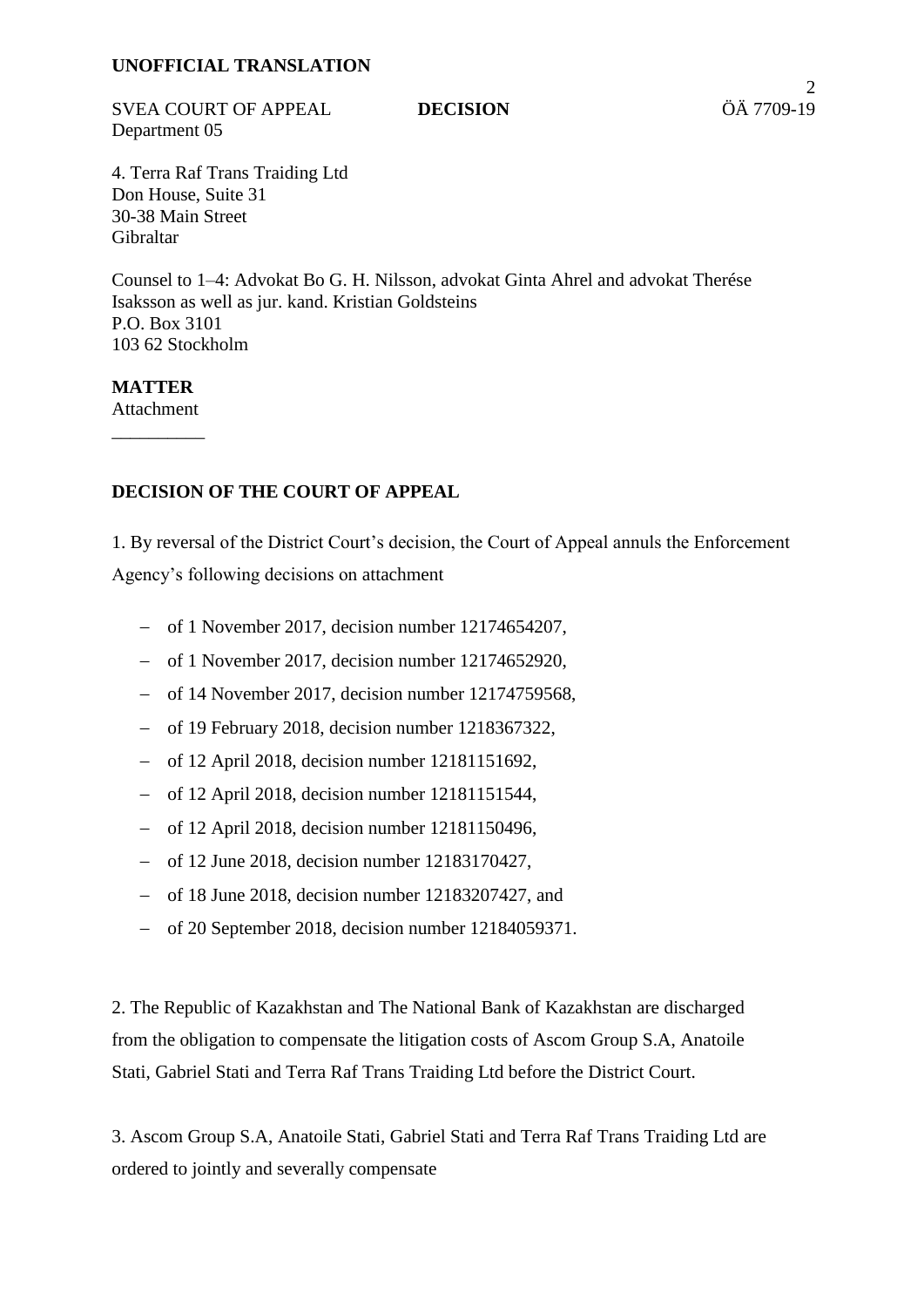SVEA COURT OF APPEAL **DECISION** ÖÄ 7709-19 Department 05

\_\_\_\_\_\_\_\_\_\_\_\_\_\_\_\_\_\_

- a) The Republic of Kazakhstan for its litigation costs before the District Court with USD 1,446,116 and SEK 30,807, of which USD 1,108,490 comprises costs for legal counsel. The amounts shall accrue interest pursuant to Section 6 of the Interest Act as from 5 July 2019 until the day of payment.
- b) The National Bank of Kazakhstan for its litigation costs before the District Court with USD 1,428,897.50, GBP 8,039.92, KZT 8,473,175 and SEK 321,921, of which USD 1,118,897.50 comprises costs for legal counsel. The amounts shall accrue interest pursuant to Section 6 of the Interest Act as from 5 July 2019 until the day of payment.

4. Ascom Group S.A, Anatoile Stati, Gabriel Stati and Terra Raf Trans Traiding Ltd are further ordered to jointly and severally compensate

- a) The Republic of Kazakhstan for its litigation costs before the Court of Appeal in with USD 480,537 GBP 3,248 and SEK 19,061, of which USD 436,760 comprises costs for legal counsel. The amounts shall accrue interest pursuant to Section 6 of the Interest Act as from the day of the Court of Appeal's decision until the day of payment.
- b) The National Bank of Kazakhstan for its litigation costs before the Court of Appeal with USD 874,849.16, GBP 3,248, and SEK 166,400, of which USD 629,152 comprises costs for legal counsel. The amounts shall accrue interest pursuant to Section 6 of the Interest Act as from the day of the Court of Appeal's decision until the day of payment.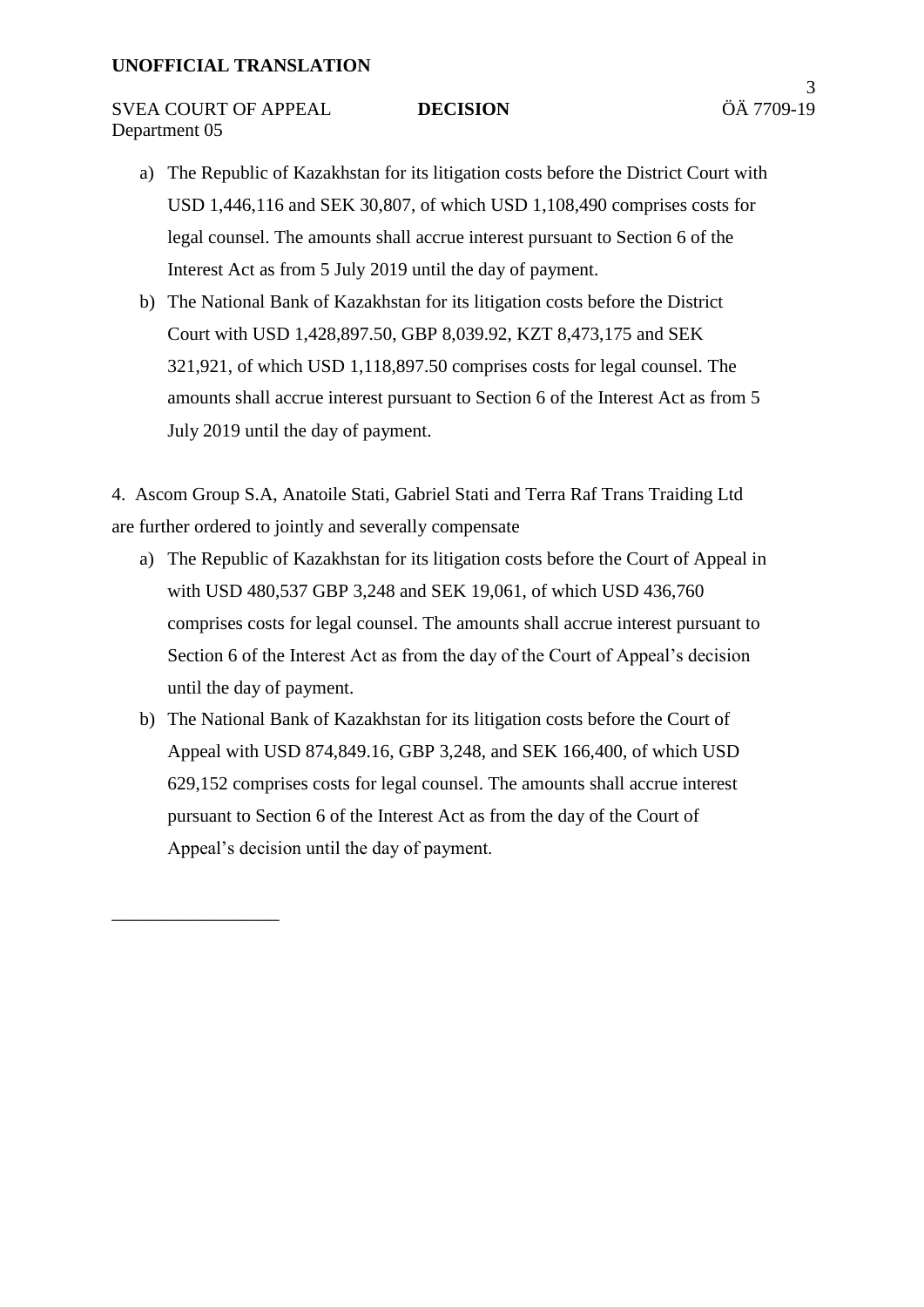## SVEA COURT OF APPEAL **DECISION** ÖÄ 7709-19 Department 05

## **MOTIONS AND POSITIONS**

The Republic of Kazakhstan (the Republic) and the National Bank of Kazakhstan (the National Bank) have requested that the Court of Appeal annul the attachment decisions falling within the scope of the appealed decision, discharge them from the liability to compensate Ascom Group S.A, Anatolie Stati, Gabriel Stati and Terra Raf Trans Traiding Ltd (the Investors) for their litigation costs before the District Court and instead order that the Investors compensate their litigation costs before that Court.

The Investors have disputed the requests.

The parties have requested compensation for litigation costs before the Court of Appeal.

## **GROUNDS**

## **The Republic and the National Bank**

The Republic and the National Bank (hereinafter, where applicable, jointly referred to as "Kazakhstan") have objected that there are bars at hand to the attachment of the property covered by the appealed decision. As grounds for the objection, they have in the main argued that the property does not belong to the Republic in the sense set forth in Chapter 4, section 17 of the Enforcement Code; as a first alternative and only with respect to the securities – that they are not located in Sweden; and as a second alternative that the property is covered by state immunity. In addition to the aforementioned, the Republic has as a third and final alternative argued that enforcement would violate *ordre public*.

### **The Investors**

The Investors have disputed that any impediment to enforcement is at hand on any of the grounds invoked by the Republic or the National Bank. In the event that the Court of Appeal would find that the property is covered by state immunity, the Investors have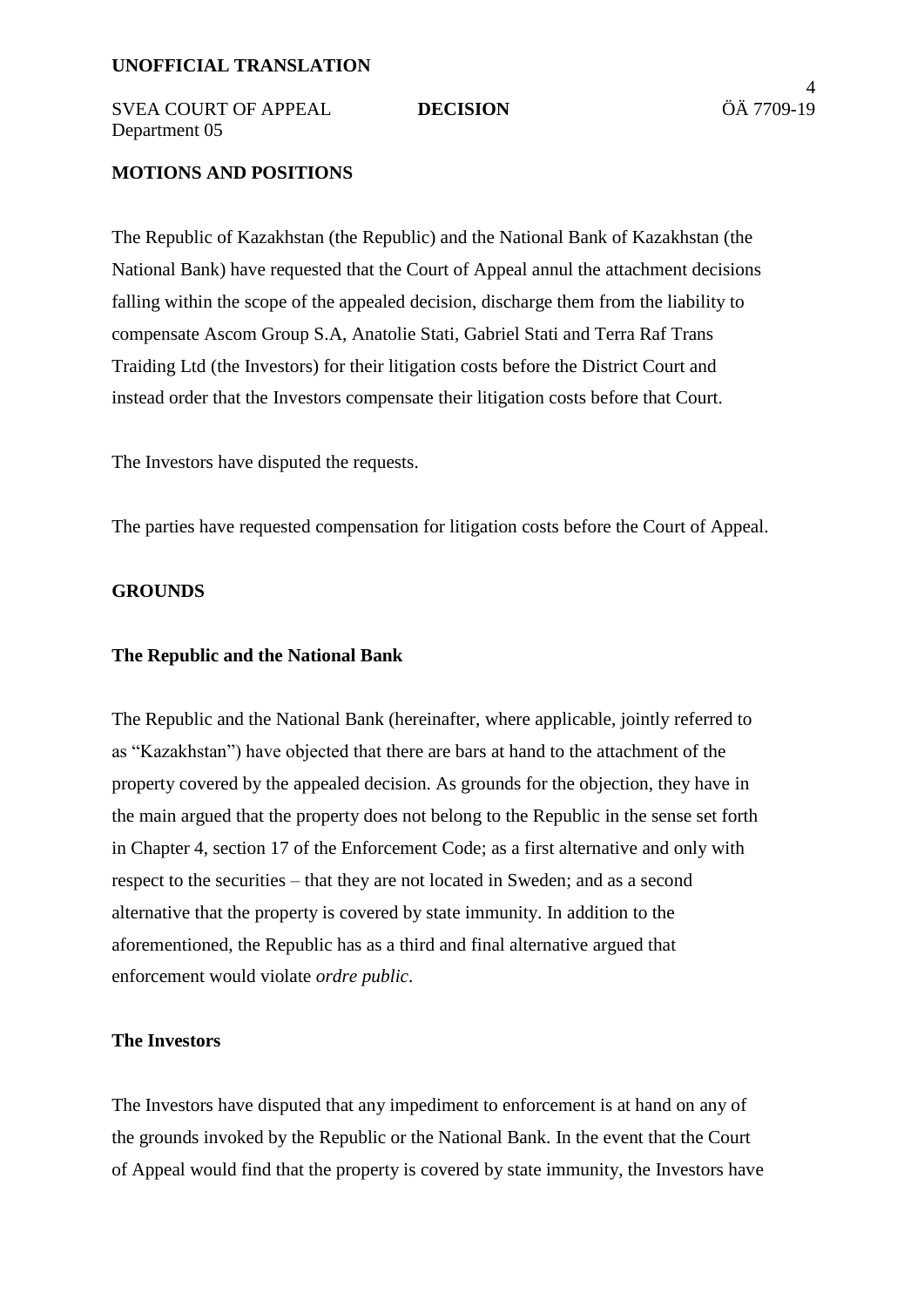## SVEA COURT OF APPEAL **DECISION** ÖÄ 7709-19 Department 05

argued that the Republic and the National Bank have lost their right to claim immunity due to so-called abuse of rights.

## **THE EVIDENCE PRESENTED**

Through a decision dated 3 February 2020, the Court of Appeal dismissed new evidence invoked by the Republic in support of its third alternative ground. The parties have submitted new legal opinions before the Court of Appeal. Aside from this, the evidence is largely the same as that before the District Court.

On the issue of state immunity, the Republic and the National Bank have invoked legal opinions issued by Professors Pål Wrange, Said Mahmoudi and Chester Brown, and the Investors have submitted legal opinions issued by Professors Ulf Linderfalk and Ingrid Wuerth.

## **REASONS FOR THE COURT OF APPEAL'S DECISION**

## **The starting points for the Court of Appeal's review**

By way of the decisions appealed to the District Court, the Enforcement Agency decided on attachments of property in the form of securities in securities accounts in Skandinaviska Enskilda Banken (SEB), claims for dividends on those securities as well as funds deposited to a cash account in the same bank. Nothing has been established to contradict that the claims for dividends and the funds deposited to the bank account are located in Sweden under enforcement law. The basis for the measures of constraint was an enforceable title in the form of a final and binding arbitral award rendered on 19 December 2013 by an arbitral tribunal at the Stockholm Chamber of Commerce in a case between the Investors and the Republic, through which the Republic was ordered to pay to the Investors a principal amount of just under USD 500 million plus interest (the arbitral award). The Republic challenged the arbitral award and also requested that the arbitral award be declared invalid. As legal ground for the request for invalidity, the Republic argued, amongst other things, that the arbitral award and the manner in which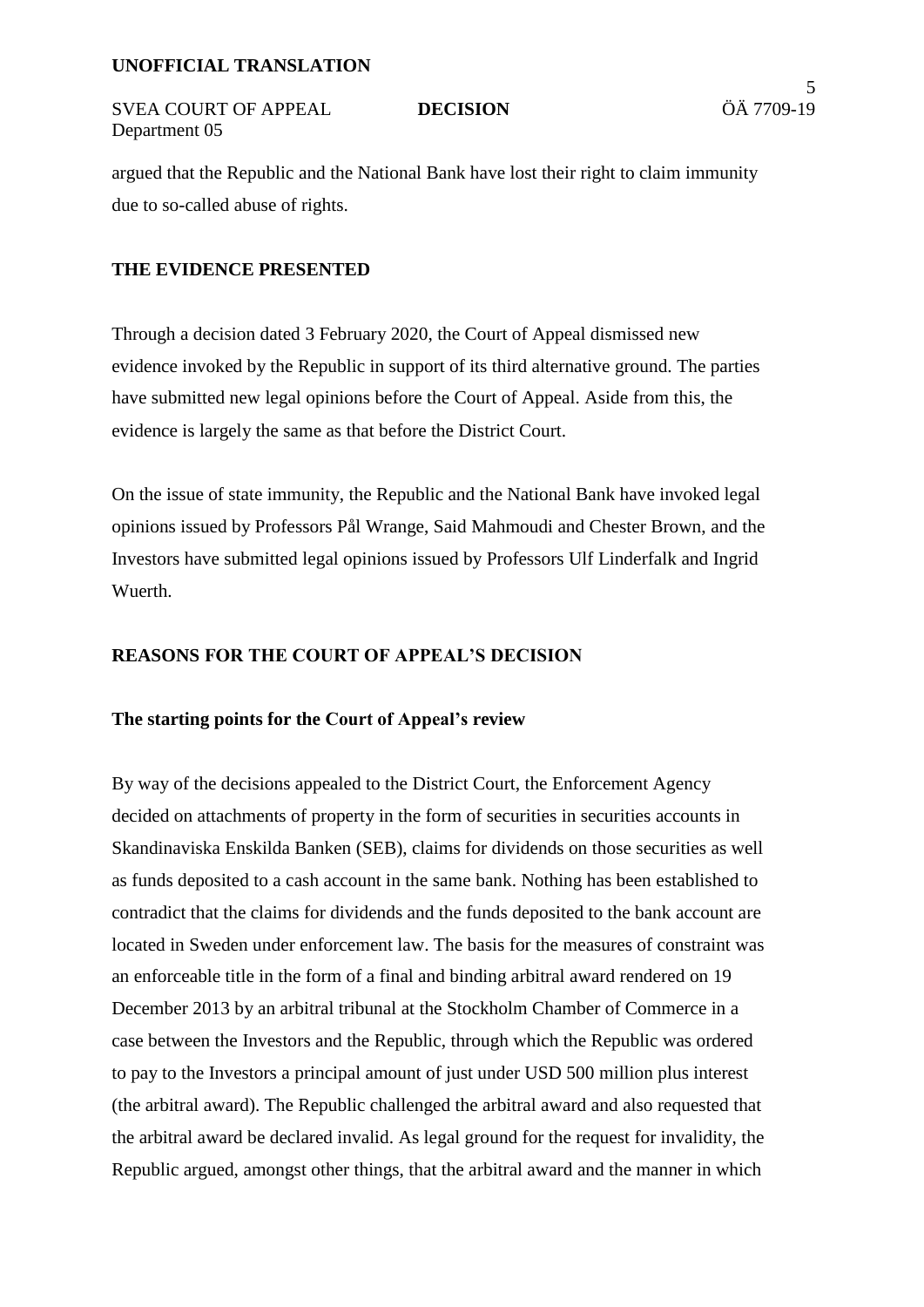## SVEA COURT OF APPEAL **DECISION** ÖÄ 7709-19 Department 05

it had arisen violated *ordre public*. Through its judgment of 9 December 2016 in case no. T 2675-14, the Court of Appeal rejected the Republic's requests. After the judgment had become final and binding, the Republic challenged the judgment arguing that a grave procedural error (Sw. *domvilla*) had occurred and applied for a new trial (Sw. *resning*), which applications were rejected by the Supreme Court. The Republic also filed a new request that the judgment be declared invalid and as a ground invoked, amongst other things, that the manner in which the arbitral award had arisen violated *ordre public*. In its decision of 9 March 2020 in case no. T 12462-19, the Court of Appeal concluded that it was barred from hearing the case on its merits because the subject matter of the dispute was the same as that in the earlier litigation, and so dismissed the Republic's case. That judgment may not be appealed. The attachment decisions named the Republic as debtor. Also the National Bank has appealed the attachment decisions and in its decision of 23 February 2018 in matter no. ÖÄ 11256- 17, the Court of Appeal held that the National Bank was able to appear as a party in a court trial pursuant to Chapter 11, section 2, first paragraph, first sentence of the Code of Judicial Procedure.

In order for the Republic and the National Bank to be successful in their appeals, it is required that one of the invoked grounds create a bar to the attachment. Thus, if the evidence in the matter establishes that the property does not belong to Kazakhstan or that it is covered by state immunity, the attachments shall be lifted. The same applies if the measures of constraint violate *ordre public* as argued by the Republic. Moreover, as concerns the securities, the attachments shall be lifted if the evidence establishes that they are not located in Sweden.

The Court of Appeal starts its review of the matter by determining whether the property is covered by state immunity or not. In this review, the Court of Appeal makes the assumptions that also the securities are located in Sweden and that all of the property at issue belongs to Kazakhstan in the meaning set forth in Chapter 4, section 17 of the Enforcement Code. It should be stressed, however, that these assumptions apply only to the review of the issue of state immunity and do not imply any conclusions on the questions of the location of the securities or to whom the property belongs.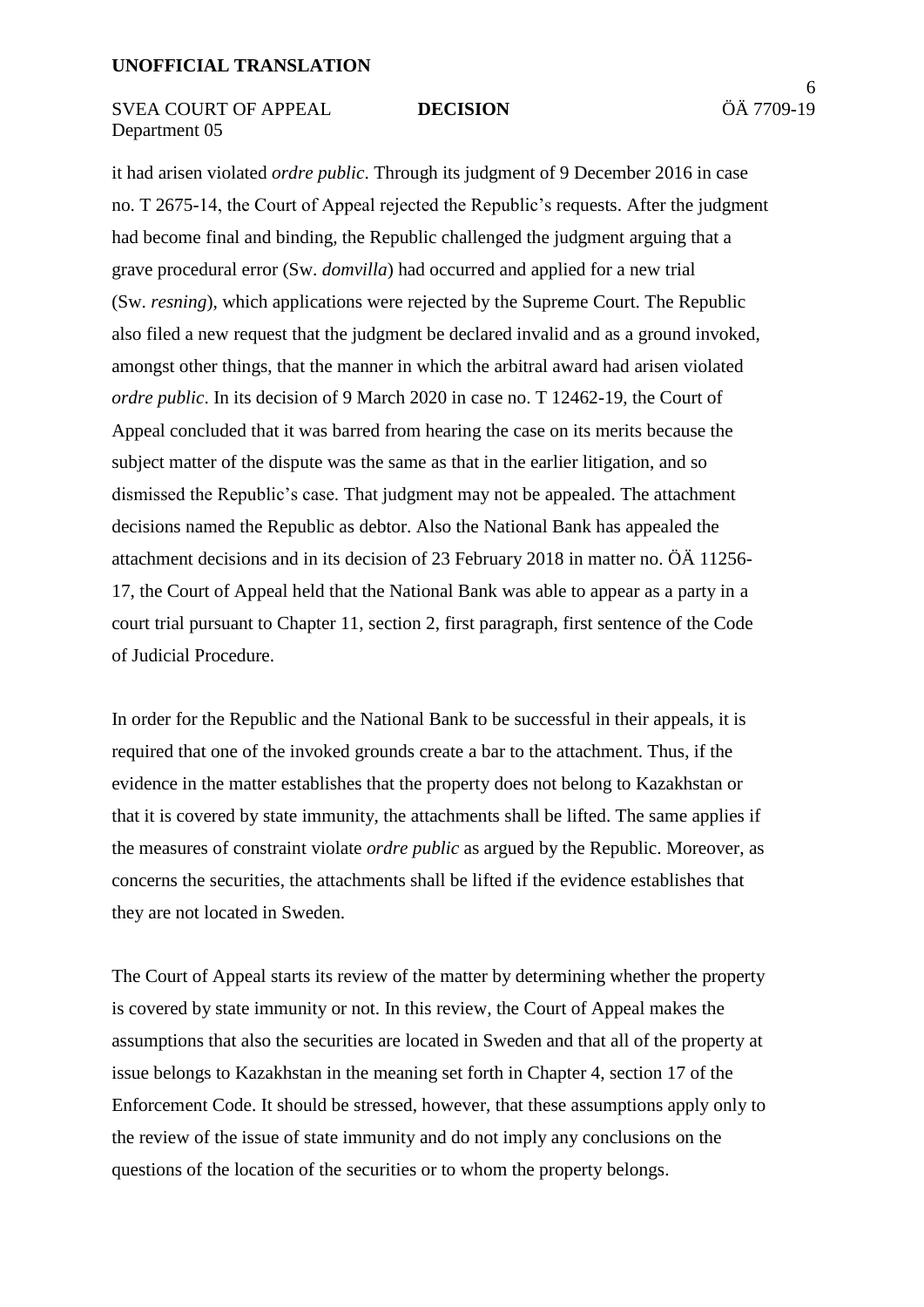SVEA COURT OF APPEAL **DECISION** ÖÄ 7709-19 Department 05

### **General observations on state immunity**

State immunity is a principle of international law, which entails that a state is not under an obligation to subject itself to the jurisdiction of other states' courts or other judicial or executive agencies. It is recognized as customary international law and emanates from the most fundamental principle of international law – the principle of sovereignty – under which states are sovereign, mutually equal and prohibited from exercising power over each other (SOU 2008:2, p. 11 f.).

A state may dispose of its right to immunity and may thus refrain from invoking it. In cases where the state does not refrain from invoking it, the right to immunity is, under now applicable international law, nevertheless not unconditional. From having comprised a virtually absolute right for states to immunity against the jurisdiction of foreign courts until the 1930s, the principle of state immunity has in fact, in step with increased engagement in commercial activity by states, developed in a more restrictive direction (Government Bill 2008/09:204, p. 34 ff.). Within the scope of this development, customary international law has distinguished between sovereign acts by states, which usually enjoy immunity, and their private law acts, which most often do not. This distinction can be expressed through the so-called restrictive theory of immunity, according to which a state's commercial or private law acts are typically exempt from the right to immunity (Government Bill 2008/09:204, p. 45 and 56, cf. e.g. Hazel Fox & Philippa Webb, The Law of State Immunity, 3<sup>rd</sup> ed., 2013, p. 133 f., and August Reinisch, European Court Practice Concerning State Immunity from Enforcement Measures, in The European Journal of International Law, Vol 17 (2006), p. 803 ff.). Thus, the application of the theory implies determining whether a certain act is sovereign or falls under private law. A development in a more restrictive direction, corresponding to that which has taken place in state practice as concerns immunity from jurisdiction, appears, as concerns immunity from measures of constraint, to have been limited to the countries in the Western hemisphere (Government Bill 2008/09:204, p. 45). Joint state practice has previously been careful in not granting immunity to a foreign state from measures of constraint, and traditionally, it has been deemed a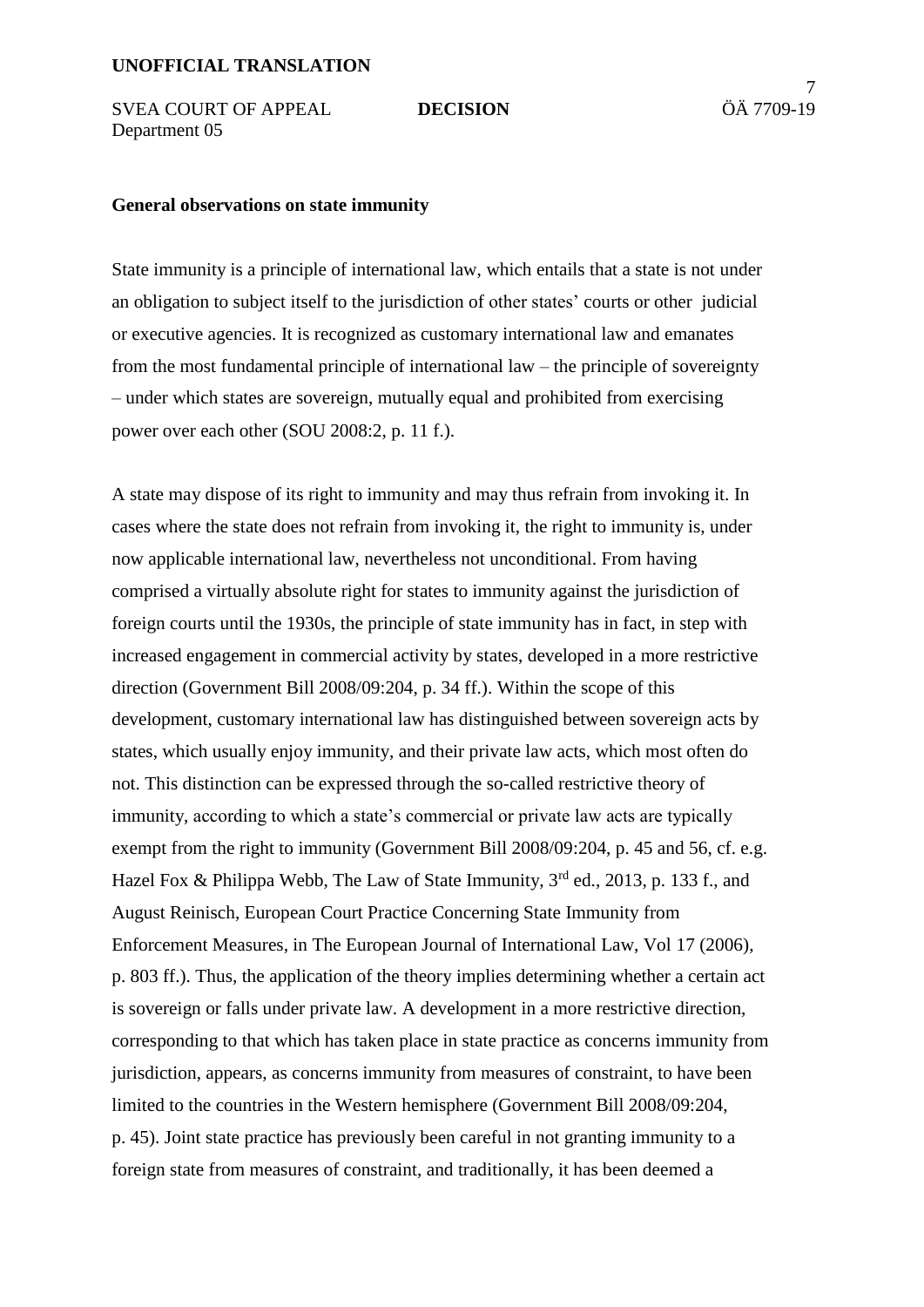SVEA COURT OF APPEAL **DECISION** ÖÄ 7709-19 Department 05

greater encroachment on state sovereignty to take measures of constraint against the property of another state than to assume jurisdiction over that state (Government Bill 2008/09:204, p. 56).

### **Applicable international law on state immunity**

There is no general and enacted international treaty in the field of state immunity. On the international law level, state immunity is thus governed by customary international law. It is often the national court, before which a claim against a state is made, who is tasked with applying the rules of international law on state immunity. Despite the restrictive theory of state immunity having been generally accepted, there is consequently substantial variations in how it is applied in its details (Government Bill 2008/09:204, p. 35). Moreover, there is no uniform state practice on limitations on state immunity from measures of constraint. Under the restrictive theory of state immunity, as concerns jurisdiction, it is generally accepted that national courts are free not to grant a foreign state immunity when the dispute concerns an act of private law, but, as concerns measures of constraint, such are allowed only in property that is used or intended for use for commercial purposes (Government Bill 2008/09:204, p. 45).

At a global level – within the framework of the United Nations (UN) International Law Commission (ILC) – the customary international law on state immunity has been the subject of a comprehensive attempt at codification. During the work, which was ongoing during the years 1978–1991, observations were gathered from the member states of the UN, after which special rapporteurs prepared draft articles which were reviewed by inter alia working groups as well as the UN General Assembly Sixth Committee. Following several years of negotiations, in 2004, the UN Convention on Jurisdictional Immunities of States and Their Property was adopted (the convention).

The convention applies, if the court and the foreign state at issue fall under the definitions of article 2, to all exercises of judicial, administrative or executive power that has a connection to a legal proceeding – but not to criminal proceedings (cf. article 1, see also Government Bill 2008/09:204, p. 61). The convention covers state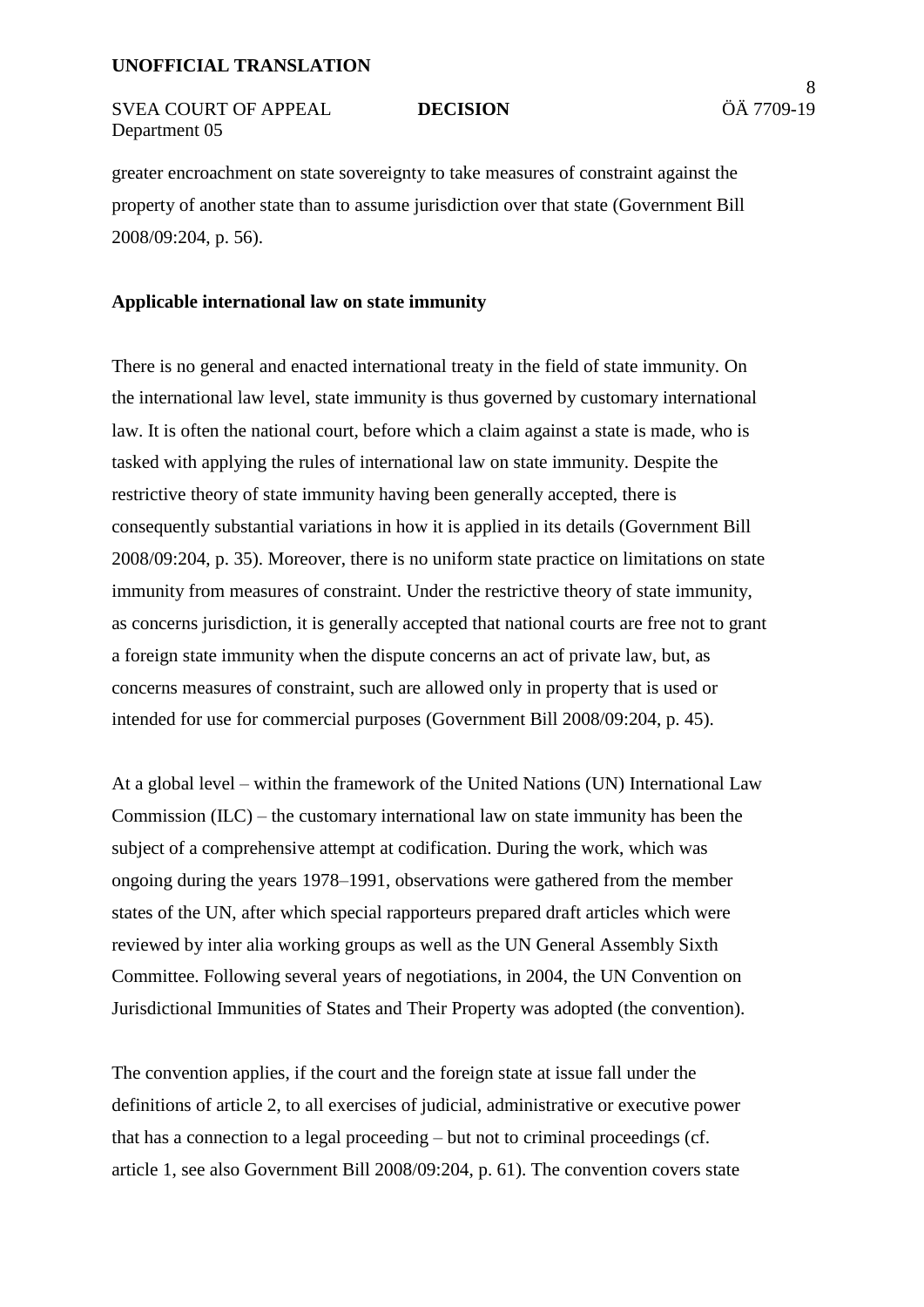## SVEA COURT OF APPEAL **DECISION** ÖÄ 7709-19 Department 05

immunity from the jurisdiction of another state's courts as well as immunity from measures of constraint against the property of the state (Government Bill 2008/09:204, p. 61). It takes as its starting point that state immunity applies, and that the immunity may be pierced only when it follows from the provisions of the convention (article 5, see also Tom Grant, Article 5, p. 103 f. in The United Nations Convention on Jurisdictional Immunities of States and Their Property: a commentary, Roger O'Keefe *et al.* (ed.), 2013). A state may also explicitly or implicitly waive immunity (articles 7– 9). As concerns jurisdictional immunity, the convention is pervaded by the restrictive theory of state immunity. In this section, the convention's provisions list a number of cases in which immunity may not be invoked and entail an explicit regulation of immunity and non-immunity for several areas of law (articles 10–17, see also Government Bill 2008/09:204, p. 59 and Roseanne van Alebeek, Part III: Proceedings in which state immunity cannot be invoked, p. 154 ff. in The United Nations Convention on Jurisdictional Immunities of States and Their Property: a commentary, Roger O'Keefe *et al*. (ed.), 2013). The provisions on state immunity from measures of constraint against a state's property are, as opposed to the rules on state immunity from jurisdiction, devised such that measures of constraint may in principle only be taken following consent from the relevant state (articles 18–21, see also Government Bill 2008/09:204, p. 59). This restraint from the piercing of state immunity as regards measures of constraint must be viewed in light of the fact that the restrictive theory of state immunity for such measures has not had the same impact on customary international law (cf. Government Bill 2008/09:204, p. 45).

Because a sufficient number of states has not yet ratified or otherwise adequately approved the convention it has not entered into force (cf. article 29). Despite the fact that the convention has not yet entered into force, it may be considered to constitute the at this point clearest expression of the states' prevailing understanding as concerns state immunity (Hazel Fox & Philippa Webb, The Law of State Immunity, 3<sup>rd</sup> ed., 2013, p. 294 f., see also Pål Wrange's legal opinion of 10 October 2018, p. 2). Its provisions have been drafted taking into account state practice on state immunity and to a large extent it can even be considered to constitute a codification of applicable customary international law on state immunity (Government Bill 2008/09:204, p. 87, 113). In this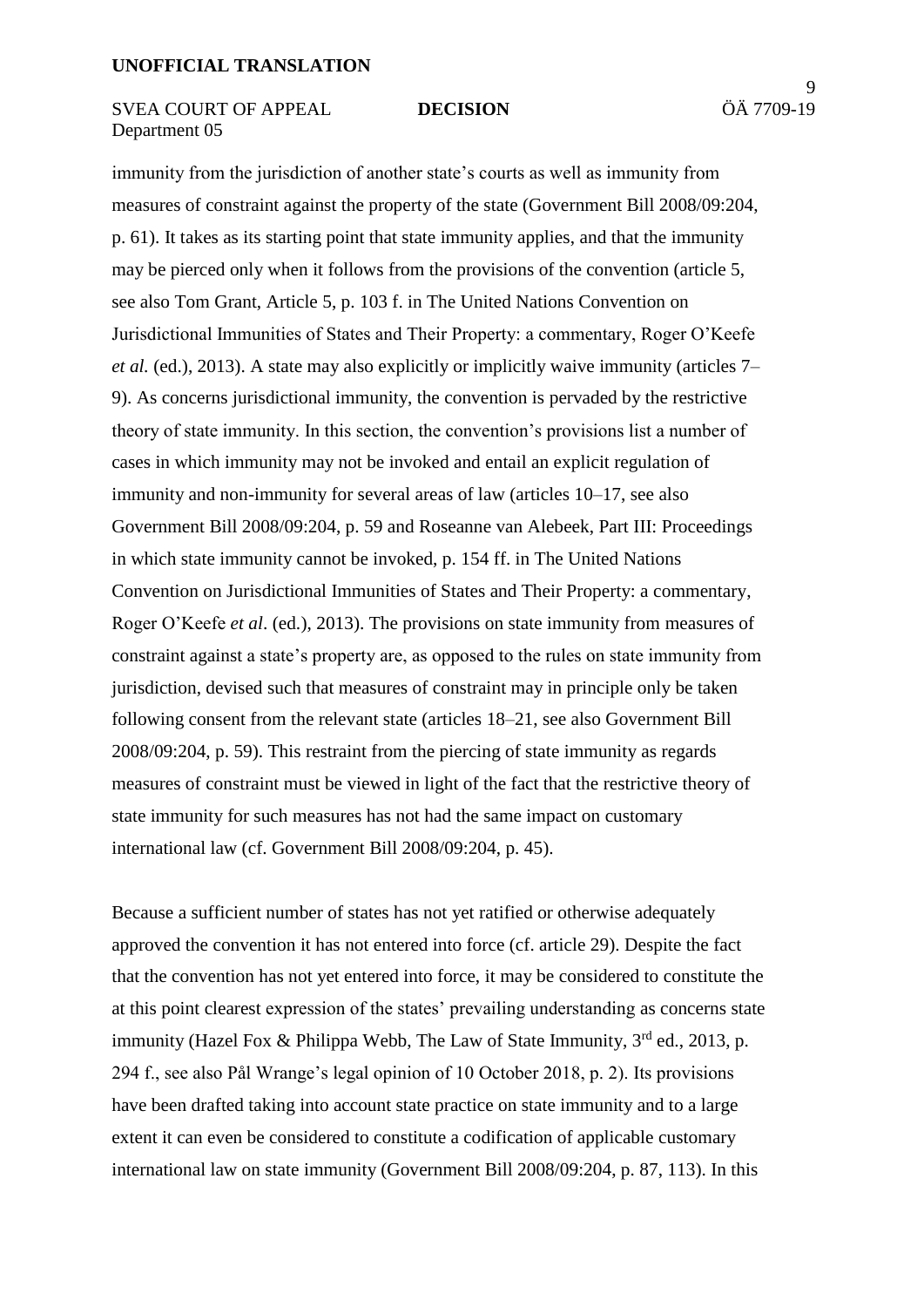## SVEA COURT OF APPEAL **DECISION** ÖÄ 7709-19 Department 05

context it should be noted that the convention was adopted by the General Assembly without a vote, i.e. without any state objecting to its adoption (see Michael Wood "Immunity from Jurisdiction and Immunity from measures of constraint", p. 13 in The United Nations Convention on Jurisdictional Immunities of States and Their Property: a commentary, Roger O'Keefe *et al*. (ed.), 2013). As concerns Sweden, the legislator has assessed that the convention largely reflects applicable customary law. In 2009, parliament approved the government's proposal as set out in the Government Bill (2008/09:204) Jurisdictional Immunities of States and Their Property (Sw. *Immunitet för stater och deras egendom*) that Sweden shall ratify the convention and that it shall be incorporated into Swedish law by way of an act (the Act [2009:1514] on Jurisdictional Immunities of States and Their Property [Sw. *lag om immunitet för stater och deras egendom*]). This act will enter into force when the convention does. Since the ratification, the Supreme Court has, in two cases concerning state immunity, NJA 2009 p. 905 and NJA 2011 p. 475, referenced the convention's provisions. However, since the convention supplements customary international law where no clear customary international law has been established and in several respects constitutes a compromise between the views of different states, each separate provision cannot without further consideration be accepted as applicable customary law (Government Bill 2008/09:204, p. 102, cf. NJA 2011 p. 475 paragraph 14). As noted in the preamble of the convention, the rules of customary international law will continue to govern matters not regulated by the provisions of the convention (Government Bill 2008/09:204, p. 85).

In view of the above background, the Court of Appeal finds that the convention shall form the starting point for a Swedish court's determination of a matter of state immunity. In so doing, the court shall start at the wording of the convention texts. The English original text is appended to the act which incorporates the convention. There is no Swedish original text, and the not yet entered into force act sets out that the wording of the original texts shall apply as Swedish law. As a reason for an incorporation, the Government Bill states that the Swedish application of the convention shall be consistent with that of other convention states and that an application based directly on the original text ought to promote future uniform state practice (Government Bill 2008/09:204, p. 115). As a reason for Sweden's ratification, the fact has also been noted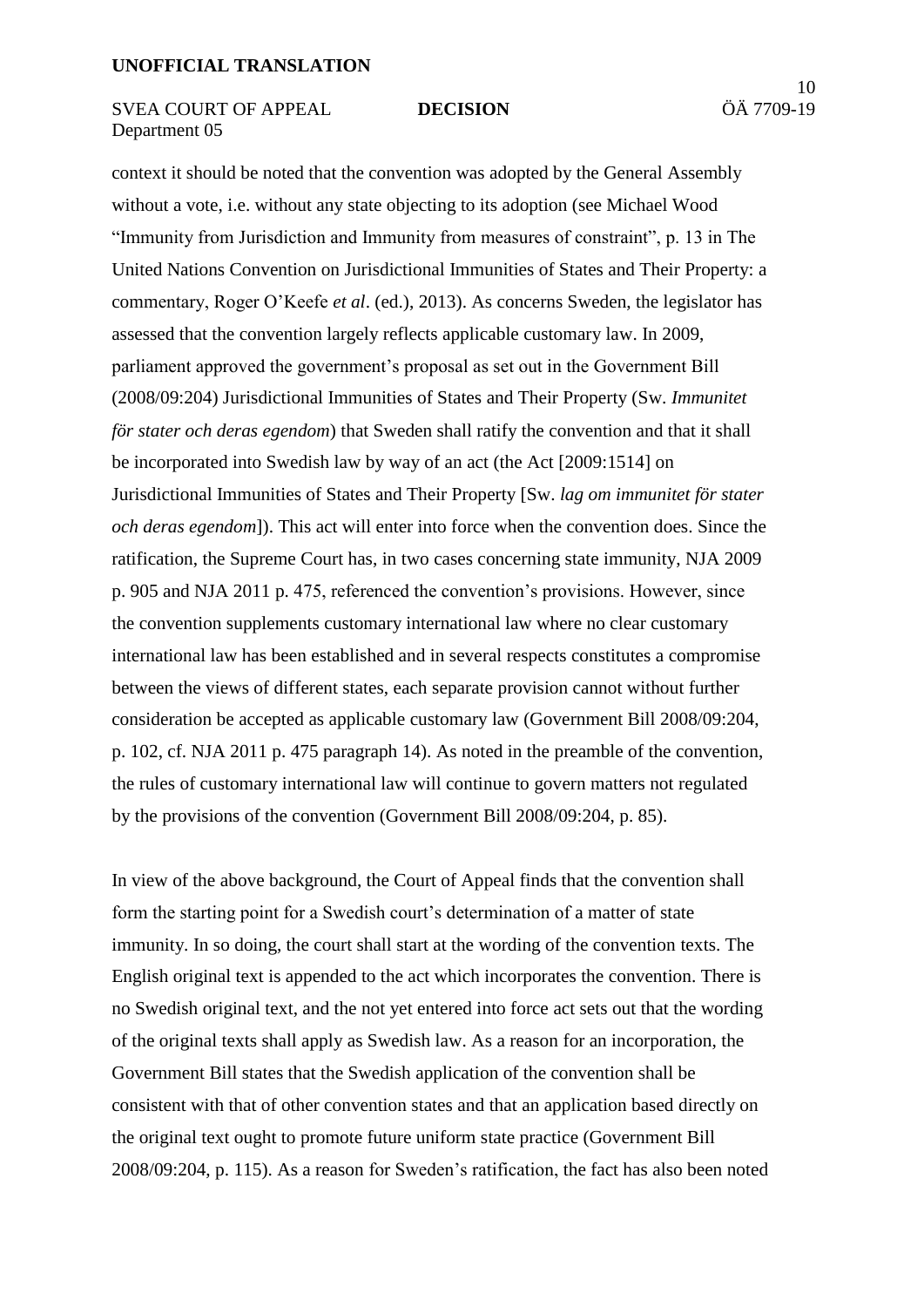SVEA COURT OF APPEAL **DECISION** ÖÄ 7709-19 Department 05

that Swedish courts gain access to a written set of rules on matters of state immunity (Government Bill 2008/09:204, p. 97).

As concerns the interpretation of the provisions of the convention, the court must, as is the case when interpreting international treaties in general, in accordance with the principles set out in articles 31 and 32 of the 1969 Vienna Convention on the Law of Treaties, start from the ordinary meaning of the terms of the convention in their context and in the light of the purpose and objective of the convention (see Gerhard Hafer "Historical Background of the Convention", p. 12 in The United Nations Convention on Jurisdictional Immunities of States and Their Property: a commentary, Roger O'Keefe *et al*. (ed.), 2013, cf. Ulf Linderfalk's legal opinion of 25 June 2018, p. 6 and Chester Brown's legal opinion of 13 February 2020, p. 4 and 5). In addition to the wording of the convention, in this context also state practice and what article 32 of the Vienna Convention refers to as supplementary means of interpretation, i.e. the preparatory works to the convention, as well as legal literature on international law and other legal sources, may be of relevance. As regards the preparatory works, inter alia the ILC commentaries on the 1991 draft articles are of interest.

In sum, the Court of Appeal shall, when reviewing the issue of state immunity, apply the applicable customary international law that is expressed in the provisions of the convention.

# **The convention's provisions on state immunity from post-judgment measures of constraint**

The review of whether certain property enjoys immunity from post-judgment measures of constraint raises the issue of an application of the provisions in articles 19 and 21. The articles are worded as follows in English.

> **Article 19 State immunity from post-judgment measures of constraint** No post-judgment measures of constraint, such as attachment, arrest or execution, against property of a State may be taken in connection with a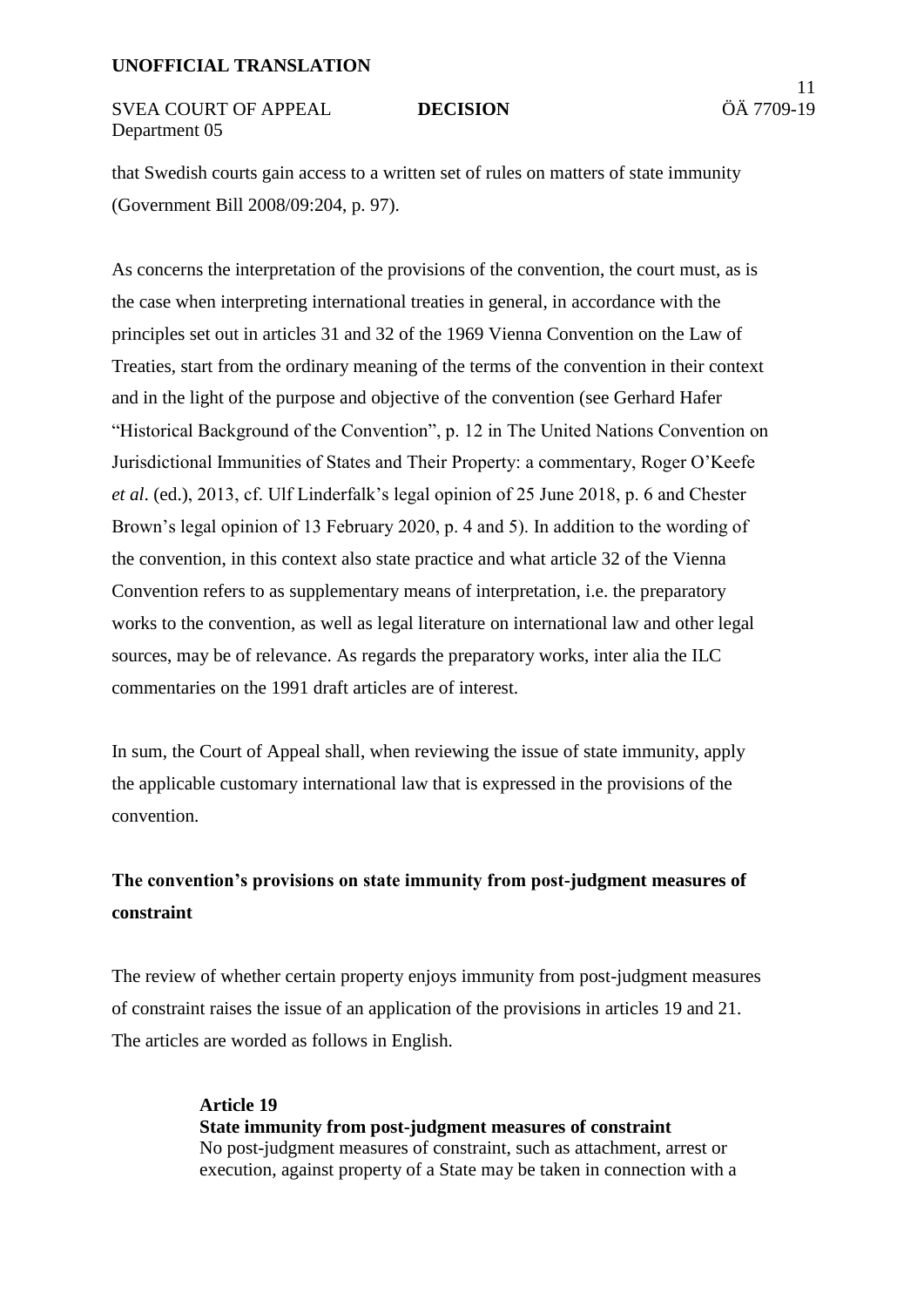proceeding before a court of another State unless and except to the extent that:

(a) the State has expressly consented to the taking of such measures as indicated:

(i) by international agreement;

(ii) by an arbitration agreement or in a written contract; or

(iii) by a declaration before the court or by a written communication after a dispute between the parties has arisen; or

(b) the State has allocated or earmarked property for the satisfaction of the claim which is the object of that proceeding; or

(c) it has been established that the property is specifically in use or intended for use by the State for other than government non-commercial purposes and is in the territory of the State of the forum, provided that post-judgment measures of constraint may only be taken against property that has a connection with the entity against which the proceeding was directed.

### **Article 21**

### **Specific categories of property**

1. The following categories, in particular, of property of a State shall not be considered as property specifically in use or intended for use by the State for other than government non-commercial purposes under article 19, subparagraph (c):

(a) property, including any bank account, which is used or intended for use in the performance of the functions of the diplomatic mission of the State or its consular posts, special missions, missions to international organizations or delegations to organs of international organizations or to international conferences;

(b) property of a military character or used or intended for use in the performance of military functions;

(c) property of the central bank or other monetary authority of the State; (d) property forming part of the cultural heritage of the State or part of its archives and not placed or intended to be placed on sale;

(e) property forming part of an exhibition of objects of scientific, cultural or historical interest and not placed or intended to be placed on sale.

2. Paragraph 1 is without prejudice to article 18 and article 19, subparagraphs (a) and (b).

Article 19 sets out as the main rule that no measures of constraint may be taken other than to the extent set forth in the provision. In certain instances, post-judgment measures of constraint may be taken even if the state has not consented in accordance with (a) or allocated or earmarked property for satisfaction in accordance with (b). The property which in such cases may become subject to post-judgment measures of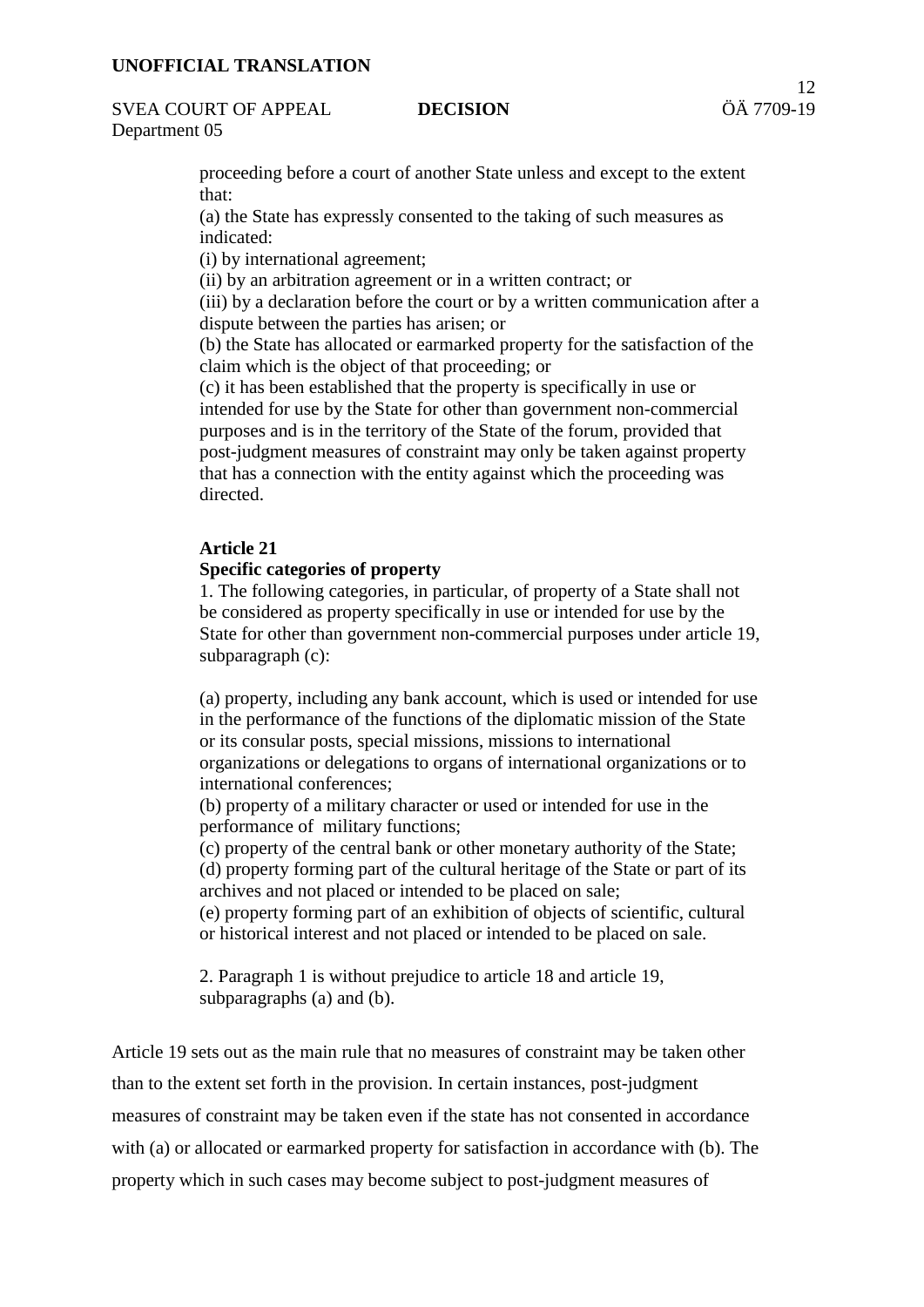## SVEA COURT OF APPEAL **DECISION** ÖÄ 7709-19 Department 05

constraint is described in the provision in subparagraph (c). For post-judgment measures of constraint to be allowed under this part of the provision, it is required that "it has been established that the property is specifically in use or intended for use by the State for other than government non-commercial purposes and is in the territory of the State of the forum, provided that post-judgment measures of constraint may only be taken against property that has a connection with the entity against which the proceeding was directed."

Article 21.1 sets forth various kinds of state property that shall not be considered as property specifically in use or intended for use by the state for other than government non-commercial purposes under article 19 (c). The property enumerated in article 21 thus cannot become subject to measures of constraint on the basis of the provision in article 19 (c). The structure of the convention means that the assessment of whether property could become subject to post-judgment measures of constraint should be made on the basis first of the special rules in article 21 and thereafter, only subsidiarily, on the basis of the general rule expressed in article 19 (Chester Brown & Roger O'Keefe, "Article 21", p. 338 f. in The United Nations Convention on Jurisdictional Immunities of States and Their Property: a commentary, Roger O'Keefe *et al*. (ed.) 2013, cf. Ulf Linderfalk's legal opinion of 25 June 2018, p. 5). Only if the relevant property is not covered by immunity on the basis of article 21 or 19 can the property become subject to post-judgment measures of constraint.

The International Court of Justice in the Hague (ICJ) has in the case Jurisdictional Immunities of the State referred to the provision in article 19 (Germany v. Italy: Greece intervening, Judgment, I.C.J. Reports 2012, p. 99) and legal literature on international law is in agreement that the provision in chief reflects applicable customary international law (see e.g. Chester Brown & Roger O'Keefe, "Article 21", p. 327 f. in The United Nations Convention on Jurisdictional Immunities of States and Their Property: a commentary, Roger O'Keefe *et al*. (ed.) 2013 and Ulf Linderfalk's legal opinion of 25 June 2018, p. 13). In the case NJA 2011 p. 475, the Supreme Court has stated with respect to article 19 (c) that the convention may be viewed to express the principle now recognized by many states that measures of constraint may be taken at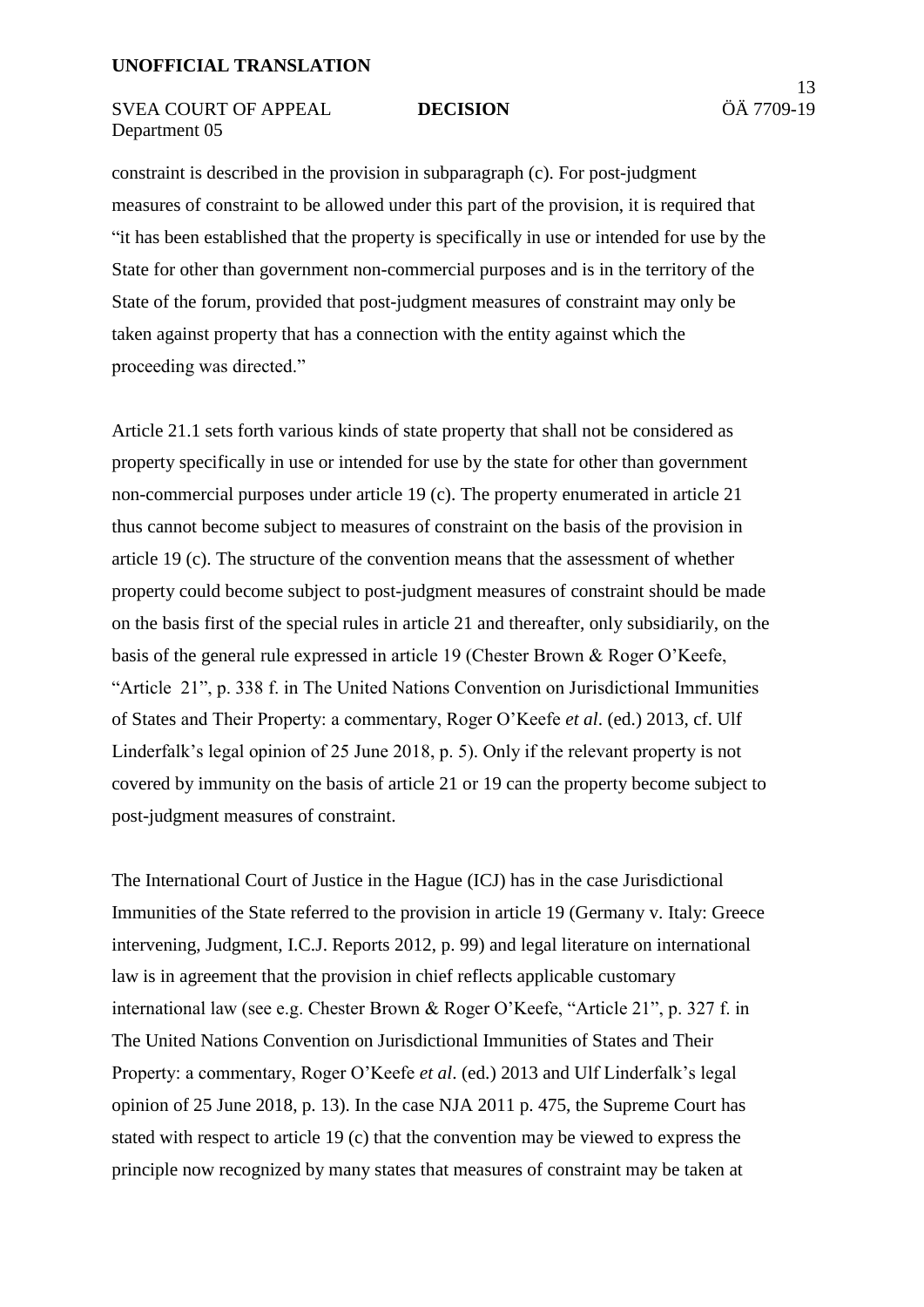## SVEA COURT OF APPEAL **DECISION** ÖÄ 7709-19 Department 05

least with respect to certain property of a state (paragraph 14). As concerns the provision in article 21, there is ample support in inter alia state practice that at least subparagraphs (1) (a) and (b) reflect applicable customary international law (see e.g. Chester Brown & Roger O'Keefe, "Article 21", p. 346 f. in The United Nations Convention on Jurisdictional Immunities of States and Their Property: a commentary, Roger O'Keefe *et al*. (ed.) 2013). As regards subparagraph (c) of the provision, state practice diverges between the views, on the one hand, that all property of a central bank enjoys immunity because of its nature and, on the other hand, that the property of a central bank shall, as regards state immunity, be viewed as any other type of state property (see Chester Brown & Roger O'Keefe, "Article 21", p. 327 in The United Nations Convention on Jurisdictional Immunities of States and Their Property: a commentary, Roger O'Keefe *et al*. (ed.) 2013, p. 346 and Said Mahmoudi's legal opinion of 20 April 2018, p. 8). In the application of the provision in article 21.1 (c), a more detailed review of customary international law is thus required.

## **Review of the issue of state immunity on the basis of the rules of the convention**

### *Starting points for the review*

To start, the Court of Appeal notes that the Republic and the National Bank represent the sovereign state Kazakhstan in the sense that the parties may invoke state immunity in the present legal proceeding. It is undisputed – beyond what is set out in the section on abuse of rights – that the parties have neither explicitly nor implicitly waived immunity from the measures of constraint relevant in the matter at issue. Therefore, there is no bar to reviewing the objection concerning state immunity on its merits.

In line with what has been described above, the Court of Appeal will first determine whether the relevant property enjoys immunity on the basis of the provision in article 21. If immunity is not at hand on the basis of this article, the Court of Appeal will have reason to review whether immunity is at hand by virtue of the provision in article 19. If this is not the case, the property does not enjoy state immunity.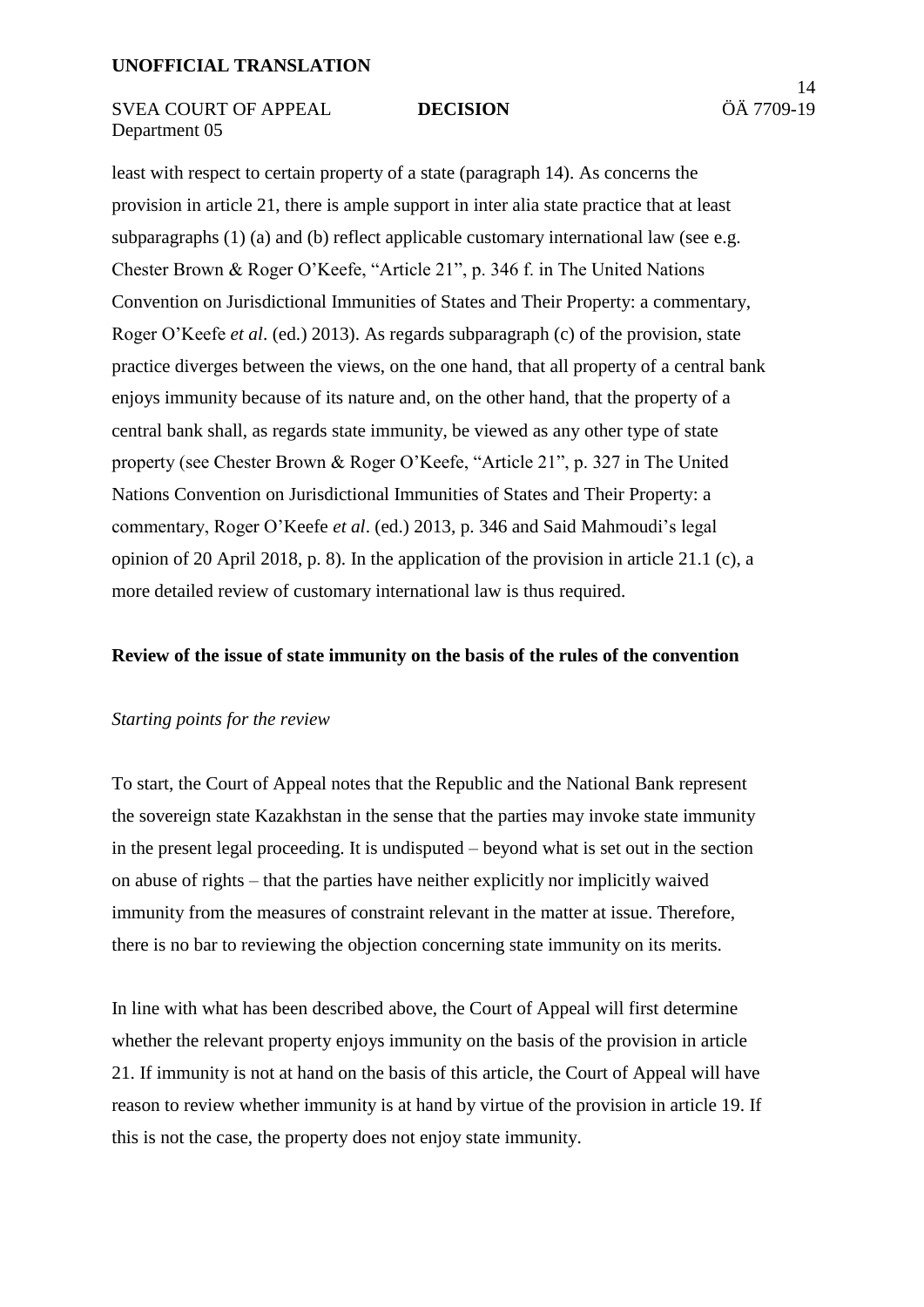## SVEA COURT OF APPEAL **DECISION** ÖÄ 7709-19 Department 05

The part of article 21 relevant in the present review is subparagraph (c), which concerns immunity for property of a central bank and similar property. For immunity to be granted, the wording of the provision stipulates that two conditions must be met. The relevant institution must be a central bank or other monetary authority of the state and the property shall belong to this entity. In legal literature on international law, it has been discussed whether the provision shall be applied categorically or functionally. A categorical application of the provision would mean that property belonging to a central bank or other monetary authority of the state enjoys immunity already on the basis of the nature of the property. Those who instead favor a functional interpretation of the provision argue that it should be read in light of the definition of the term "State" in article 2.1 (b) (iii). For the property of a central bank, this would mean that the property would enjoy state immunity only to the extent that the relevant central bank is "entitled to perform and [is] actually performing acts in the exercise of sovereign authority of the State" (see e.g. Chester Brown & Roger O'Keefe, "Article 21", p. 343 in The United Nations Convention on Jurisdictional Immunities of States and Their Property: a commentary, Roger O'Keefe *et al*. (ed.) 2013).

Therefore, in its review based on article 21.1 (c), the Court of Appeal must first decide the questions of whether the National Bank is such a central bank as covered by the provision and whether the property belongs to the National Bank in the sense intended by the provision. If the answers to those questions are in the affirmative, the Court of Appeal must also determine whether the provision shall be applied categorically or functionally. If the provision shall be applied categorically, the relevant property enjoys state immunity. If the provision shall be applied functionally, the Court of Appeal must determine whether the National Bank is has a right to perform, and with respect to the property actually performs, acts in the exercise of the sovereign authority of the state Kazakhstan, and the outcome of this determination will be decisive as to whether state immunity is at hand on the basis of this provision.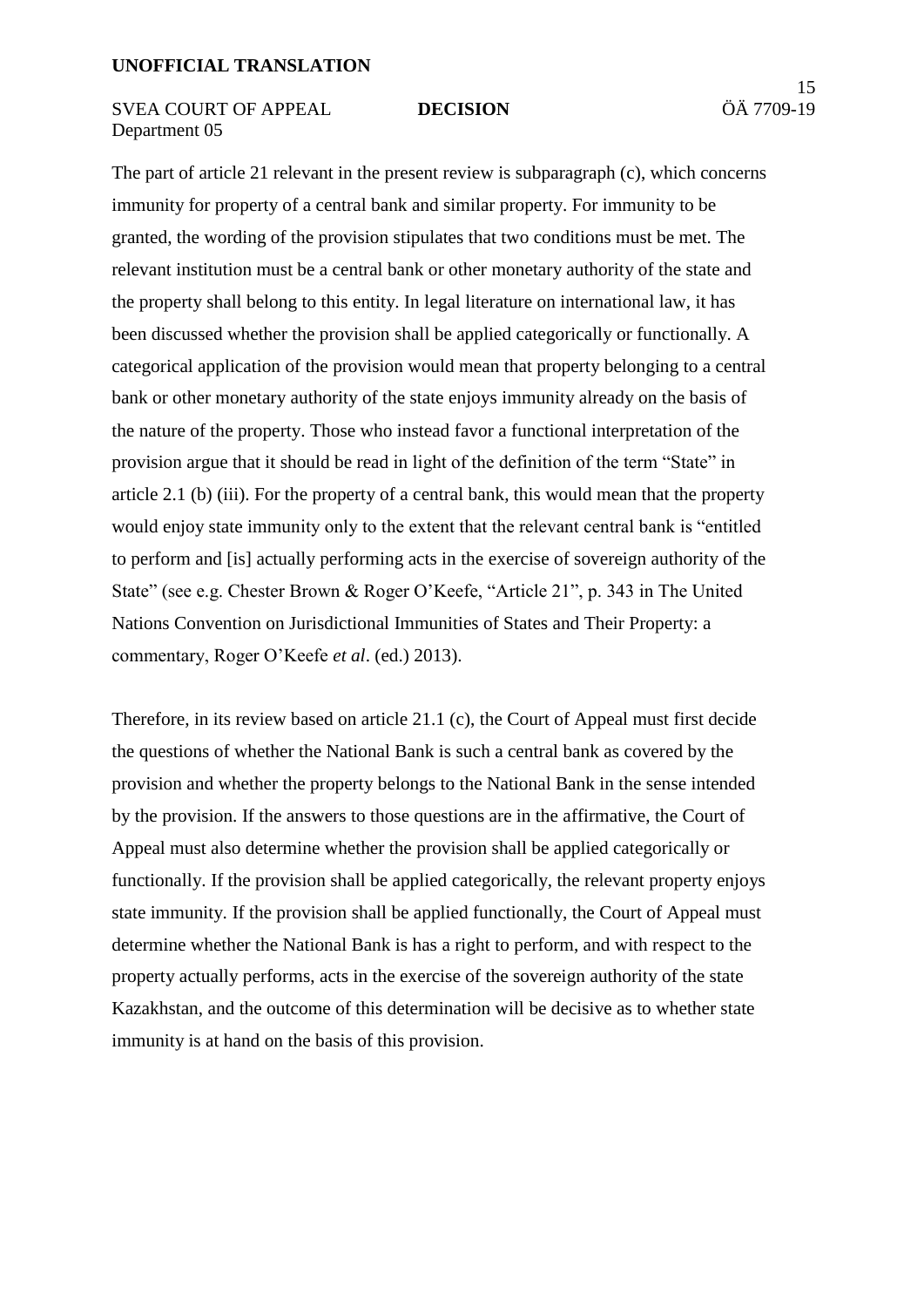## SVEA COURT OF APPEAL **DECISION** ÖÄ 7709-19 Department 05

## *Is the National Bank a central bank as envisioned by article 21.1 (c)?*

The convention contains no definition of the term "central bank" and customary international law has not produced a uniform meaning of the term. In legal literature on international law, a central bank has been generally described as an institution set up by the state that issues money and is in charge of the monetary policy. It has further been noted that such a bank may also be tasked with supervising the national banking and currency systems, providing banking services to the state, administering the state's gold and currency reserves and the like (see e.g. Hazel Fox & Philippa Webb, The Law of State Immunity,  $3^{rd}$  ed., 2013, p. 373 f. and Ingrid Wuerth, Immunity from Execution of Central Bank Assets, p. 267 f. in The Cambridge Handbook of Immunities and International Law, Tom Ruys *et al*. (ed.), 2019). In the book The Law of State Immunity (2013), Hazel Fox and Philippa Webb argue that a particular characteristic of central banks is that they also enjoy substantial autonomy from the states that incorporated them (Hazel Fox & Philippa Webb, The Law of State Immunity,  $3<sup>rd</sup>$  ed., 2013, p. 374). The authors have, however, pointed to difficulties in generalizing on the management of central banks and stressed that in some countries they are authorities under the authority of the government, whereas in others they are separate legal entities (Hazel Fox & Philippa Webb, The Law of State Immunity, 3rd ed., 2013, p. 373 f.). In this context, it should also be emphasized that state practice implies that there is a limit on the extent of the autonomy of a central bank from the state before the right to immunity for its property is called into question (see e.g. the case Trendtex Trading Corpn v Central Bank of Nigeria [1977] 1 All ER 881;64 ILR111; [1977] QB 529).

The Court of Appeal finds that the determining factor for whether a certain institution is a central bank in the sense of article 21.1 (c) ought, in view of the foregoing, be how the institution is constituted and its functions. As concerns the issue of a central bank's autonomy from the state, also aspects of the governance and purpose of the central bank should be taken into account (cf. e.g. Amsterdam District Court's judgment of 5 January 2018 in case no. C/13/638381/KG ZA 17-1217 FB/MB).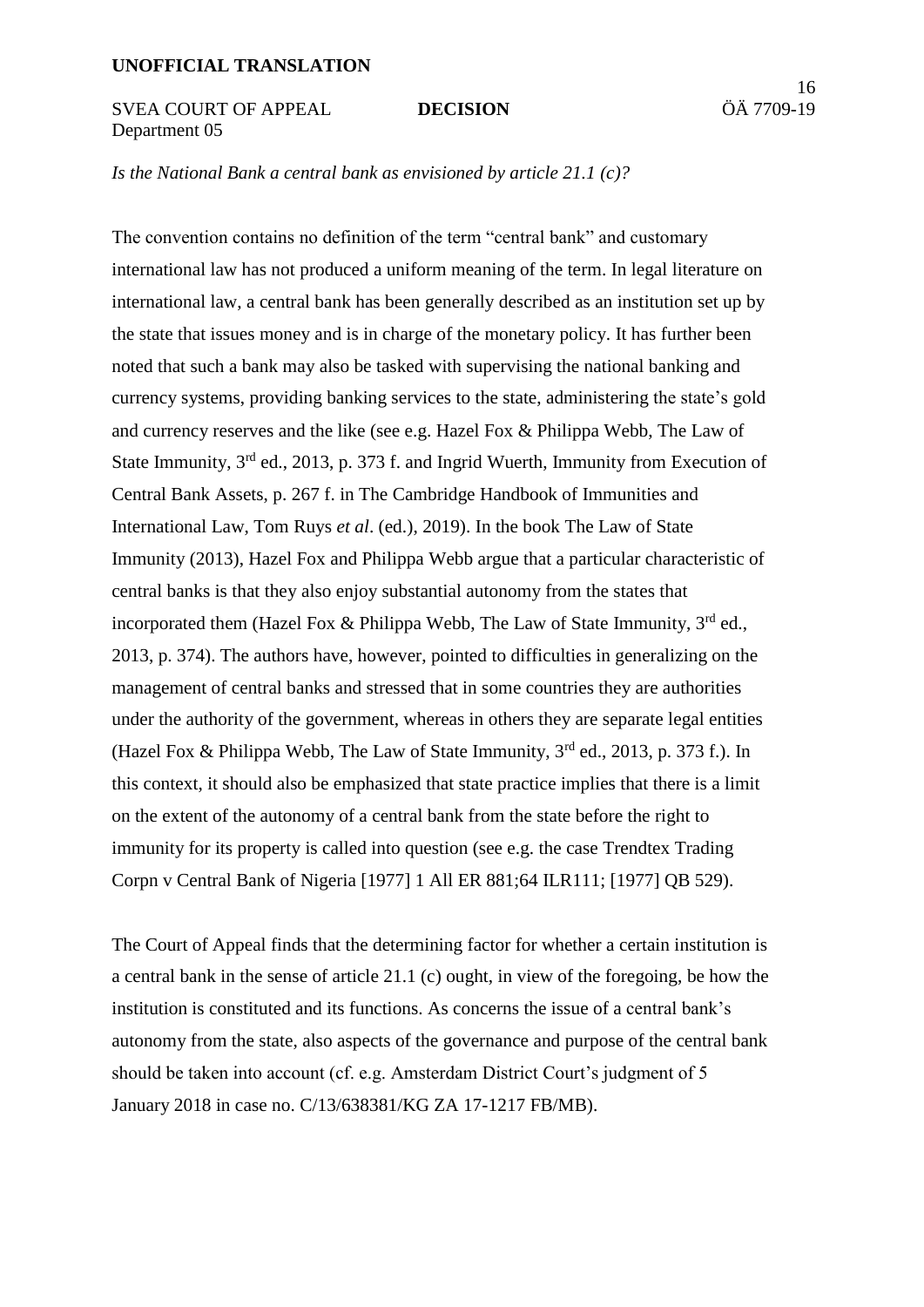## SVEA COURT OF APPEAL **DECISION** ÖÄ 7709-19 Department 05

It is undisputed that the state of Kazakhstan has appointed the National Bank as its central bank and that the operations of the National Bank are governed by Kazakhstani law. The Kazakhstani Law on the National Bank stipulates that Kazakhstan has tasked the National Bank with carrying out the state's monetary policy, ensure the function of the payment system, regulate the currency and supervise the financial system (articles 1 and 2). It is further clear from this Law that the National Bank is tasked with ensuring price stability in the country, determining the official interest rate, carrying out currency exchange transactions in the Kazakhstani currency tenge and managing, amongst other things, the National Fund and the currency reserves (articles 7, 8, 29 and 39). That the practical reality is such as stipulated in the legislation is strongly supported by the testimony provided by Aliya Moldabekova and the other evidence invoked by the Republic and the National Bank. The Court of Appeal finds that the National Bank has been incorporated by the Kazakhstani state, fills such functions described in legal literature on international law as typical for a central bank and that its mission is statutory and clearly defined. This means that the Court of Appeal finds that the National Bank, as regards its constitution and function, is such a central bank as envisioned by the provision.

The question then is, as argued by the Investors, whether the autonomy of the National Bank from the Kazakhstani state is so insufficient that the National Bank cannot be viewed as a central bank. In this respect, the Court of Appeal must evaluate the Kazakhstani regulations which govern the legal status and operations of the bank, as well as the other evidence invoked by the Investors in support of their claim of insufficient autonomy. The parties have submitted relevant regulations in English translations.

As regards the legal status of the National Bank, the Law on the National Bank stipulates that the National Bank is a state organ which shall represent the interests of the state in relation to central banks of other states, international banks and other financial and credit institutions (articles 1 and 2), that the National Bank shall be a "legal entity in organizational legal form of a republican state institution" and that it, on the state's behalf, shall incorporate certain legal entities (article 6). Under article 6 of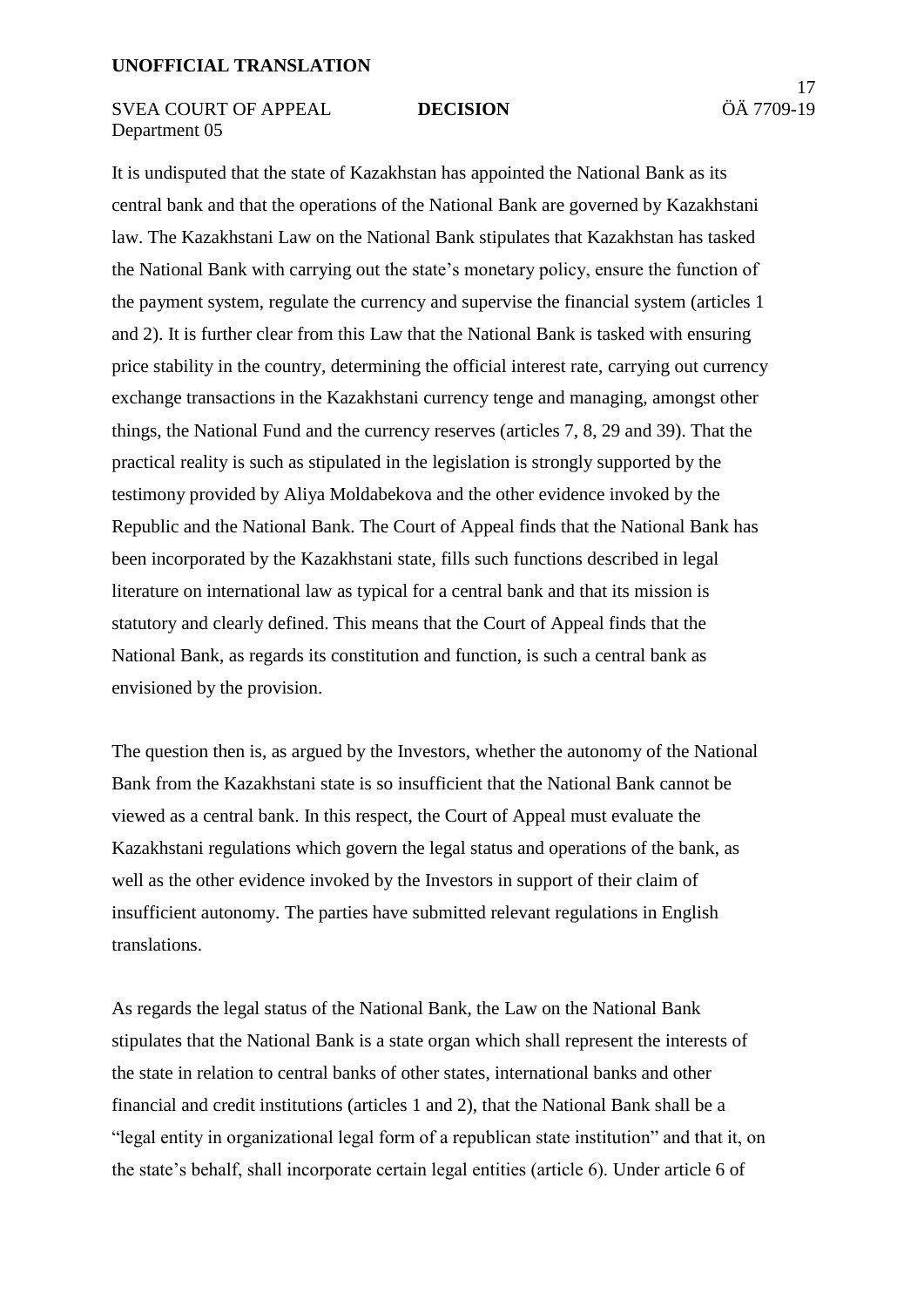## SVEA COURT OF APPEAL **DECISION** ÖÄ 7709-19 Department 05

the Law on the National Bank, the National Bank shall be considered as a legal entity. The Kazakhstani Civil Code stipulates that a legal entity must have its own balance sheet or budget. The regulations on the central bank stipulate that the National Bank has its own balance sheet. It is further clear from the regulations that the central bank may enter into civil law relations in its own name (see articles 1.4 and 1.5). The fourth paragraph of article 22 of the Law on the National Bank stipulates that the Kazakhstani government shall not be liable for the obligations of the National Bank and that the National Bank shall not be liable of the obligations of the government, unless it has explicitly undertaken such liability. Thus, the National Bank is – according to Kazakhstani law – a legal entity.

As regards the governance of the National Bank, Kazakhstani law stipulates, amongst other things, the following. The Law on the National Bank stipulates that the National Bank shall be subordinated to the President of Kazakhstan (article 3) and that its capital is owned by the state (article 9). The same Law further stipulates that, following the President's approval of the National Bank's annual report, the remainder of the National Bank's undistributed annual net profits shall be transferred to the state budget within a certain period (article 11). The Law further stipulates that the President has influence in the appointment and removal of the National Bank's representatives and that the President is represented on the National Bank's Board of Directors (articles 13, 14, 16 and 18). As concerns the President's statutory powers in these respects, the Law authorizes the President to appoint and remove the chair as well as four of the nine directors of the National Bank and that the President has authority to determine the National Bank's organization, the number of employees and their compensation. In this context it should be mentioned that a report invoked by the Republic and the National Bank – Issues in the Governance of Central Banks – issued by the biggest cooperation entity for central banks, the Bank of International Settlements, clarifies that in the majority out of the 47 countries described in the report, it is the head of state or government that appoints the chair of the central bank and that in one third of the countries, it is the government or the minister of finance who appoints the chair.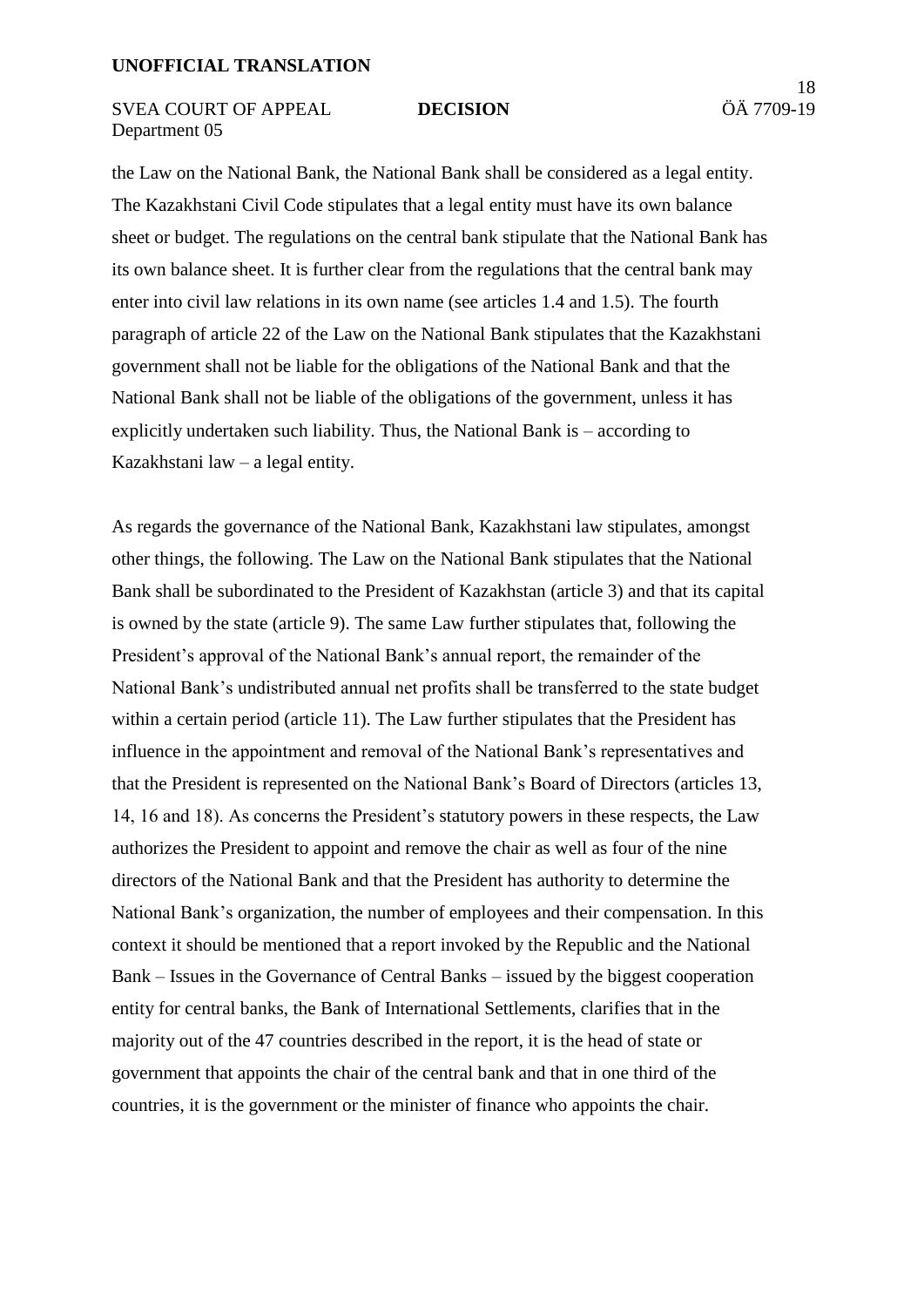## SVEA COURT OF APPEAL **DECISION** ÖÄ 7709-19 Department 05

According to the Investors, the governance of the National Fund is an expression of the National Bank's insufficient autonomy from the Kazakhstani state. Here, the Investors have pointed out that article 8 of the Law on the National Bank stipulates a requirement that the National Bank and the Republic be parties to the National Fund Agreement and that Kazakhstan's President may unilaterally terminate the Agreement (article 7.4 of the National Fund Agreement). The Investors have further argued that Kazakhstan's President has a right to decide on the operations of the National Fund as long as the decisions comply with Kazakhstani law (article 3.1.2 of the National Fund Agreement) and may decide on the fund as regards "size and directions" (Presidential Decree no. 402). The Court of Appeal notes, however, that Presidential Decree no. 385 stipulates that transfers of funds from the National Fund to Kazakhstan may be carried out only for certain specific purposes and in accordance with a statutory procedure and that the funds withdrawn must be used in accordance with the purposes of the National Fund. From Aliya Moldabekova's testimony it has further been clarified that the funds must be paid in the currency tenge and that the transfer must be approved by Kazakhstan's parliament and be incorporated into the state budget. In addition, Kazakhstan's Budget Code stipulates that the funds of the National Fund may not be used for payments to individuals or legal entities or as security for the performance of obligations (article 23.4).

The Investors have further stressed, amongst other things, that Kazakhstan's President during an expanded government meeting expressed discontent concerning the National Bank's performance of its mission, that the President in a statement in 2018 to the Kazakhstani citizens encouraged the National Bank to act on the issue of loans in foreign currency and that the President had removed several chairs of the National Bank. The Investors have also pointed out that the National Bank in a report published in an Asian financial magazine in 2015 had been ascribed "a low level of transparency and independency [sic]" (Daniyar Nurbayev, Independence and Transparency of the Central Bank of Kazakhstan, 26 August 2015, in the Journal of Asian Finance, Economics and Business, Vol. 2, p. 31–38) and that an article published by the thinktank Carnegie Endowment for International Peace clarifies that several officials of the National Bank were dismissed in response to protests against a devaluation of the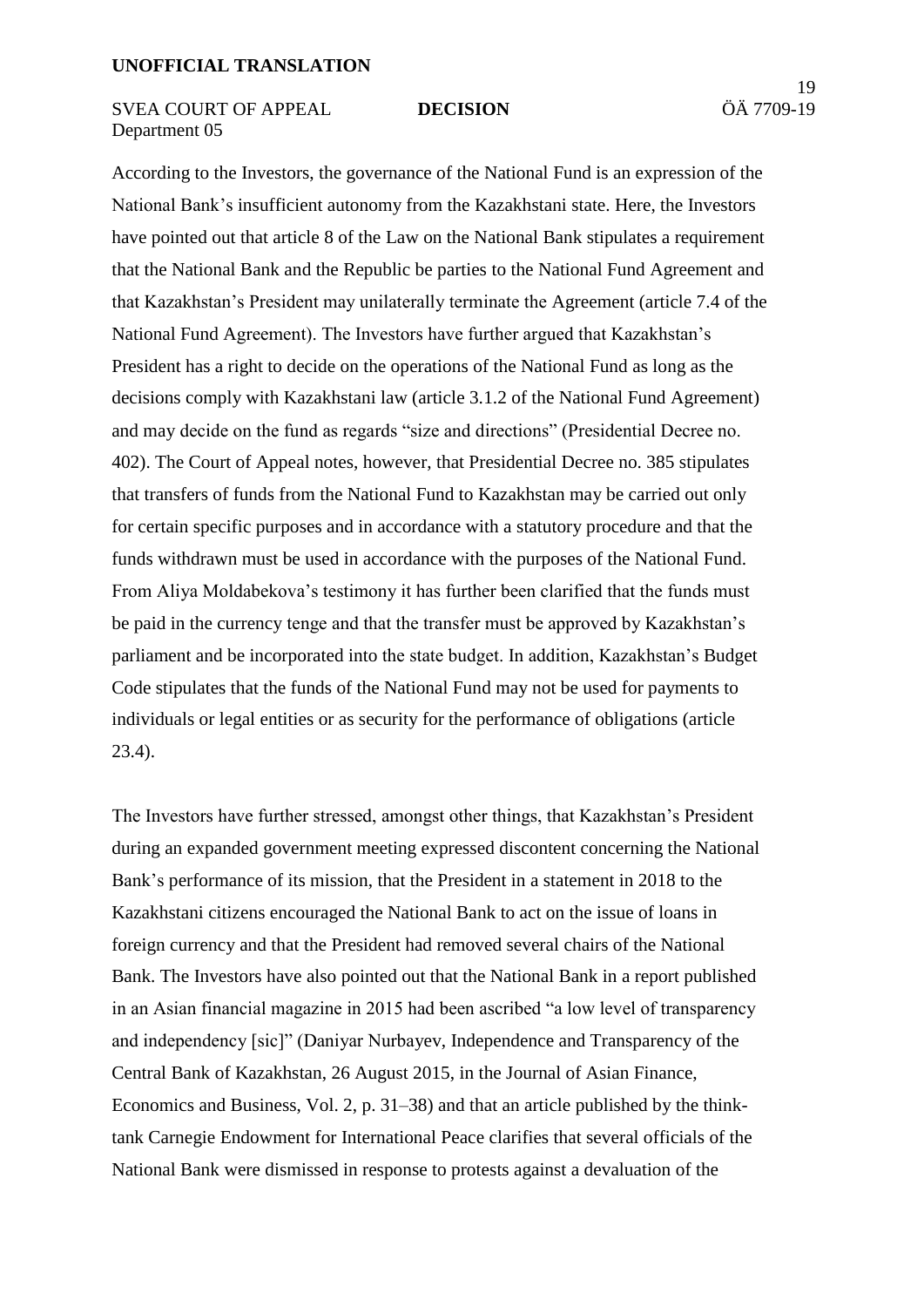## SVEA COURT OF APPEAL **DECISION** ÖÄ 7709-19 Department 05

currency in August of 2015 (Paul Stronski, Kazakhstan at Twenty-Five: Stable but Tense, Carnegie Endowment for Peace, 2016, p. 2). In addition, the Investors have invoked a report by the Swedish Ministry for Foreign Affairs, which refers to a socalled rule-of-law index devised by the World Justice Project and which covers 113 countries. Kazakhstan has been placed in the middle of this index.

In view of the considerable variation that, according to legal literature on international law, exists on the issue of the legal status of central banks, the Court of Appeal finds that what has otherwise been presented on the National Bank and its governance cannot entail that it would not be a central bank in the sense of article 21.1 (c).

In sum, the evidence demonstrates that the National Bank has characteristics of a central bank. The evidence does not support the assertion that the National Bank lacks autonomy *vis-à-vis* the Kazakhstani state to such extent that it cannot be considered a central bank. Therefore, the National Bank is a central bank as envisioned by the provision.

### *Does the property belong to the National Bank in the sense intended by article 21.1 (c)?*

The term "property" is also not defined in the convention. Guidance for the interpretation of the term is most closely found in the convention's appendix, named "Understanding with respect to certain provisions of the Convention", which according to article 25 is an integrated part of the convention. The appendix states with respect to article 19 inter alia that "The words 'property that has a connection with the entity' in subparagraph (c) are to be understood as broader than ownership or possession." According to its wording, article 21 is directly linked to article 19 (c). It can therefore be assumed that the statements on "property" in the appendix also apply when the term is used in article 21. All legal opinions on state immunity invoked in the matter at issue point to the same direction. The aforementioned leads to the conclusion that all assets owned, managed, possessed or controlled by a central bank may be considered to fall under the scope of the term "property of" in article 21.1 (c).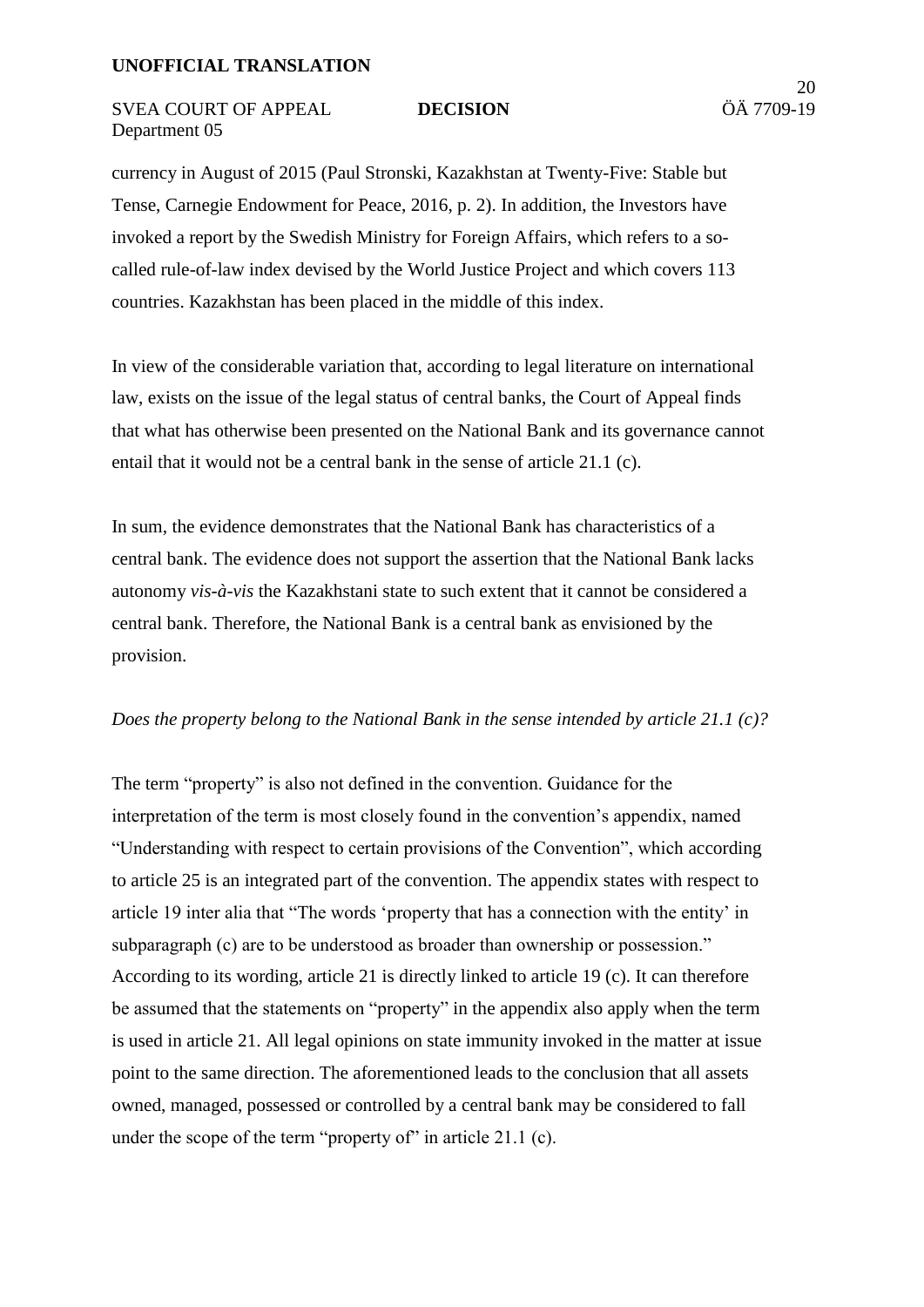## SVEA COURT OF APPEAL **DECISION** ÖÄ 7709-19 Department 05

Article 2 of Presidential Decree no. 402 and article 21 of the Kazakhstani Budget Code stipulate that the National Bank manages the assets of the National Fund and, according to articles 1 and 2 of the National Fund Agreement, the National Bank is entitled to possess, use and dispose of the funds in the Fund. This is evident also from the National Bank's annual report for the year 2017. It is undisputed that the National Bank has transferred part of the assets in the National Fund to the third party Bank of New York Mellon (BNYM) as global custodian, that this bank has retained SEB as sub-custodian and that SEB has opened securities accounts and bank accounts in Sweden on BNYM's behalf. Under the Global Custody Agreement between the National Bank and BNYM, the ownership to specific assets held by BNYM shall be registered in the National Bank's name in BNYM's register. That BNYM manages the assets at SEB on the National Bank's behalf and acts solely upon the instructions of the National Bank follows from a letter from BNYM of 13 October 2017 addressed to Frank Advokatbyrå AB and from the examination of Aliya Moldabekova.

In sum, against the background of the presented evidence there can be no doubt that the property subject to attachment belongs to the National Bank in the manner intended by article 21.1 (c).

### *Shall article 21.1 (c) be applied categorically or functionally?*

The parties have presented different views on the correct interpretation of article 21.1 (c). The Republic and the National Bank have argued that the provision shall be applied categorically, whereas the Investors have argued that it shall be applied functionally. To the extent the article shall not be read in conjunction with article 2, the Investors have argued that the phrase "other monetary authority of the state" in article 21.1 (c) at least implies a requirement that the property of the central bank at issue shall be used for monetary purposes in order to enjoy state immunity.

First, the Court of Appeal notes that the provision in article 21.1 (c) does not state that the immunity is limited to property intended for use in any specific manner. Thus, the wording of the provision supports a categorical application (see Hazel Fox & Philippa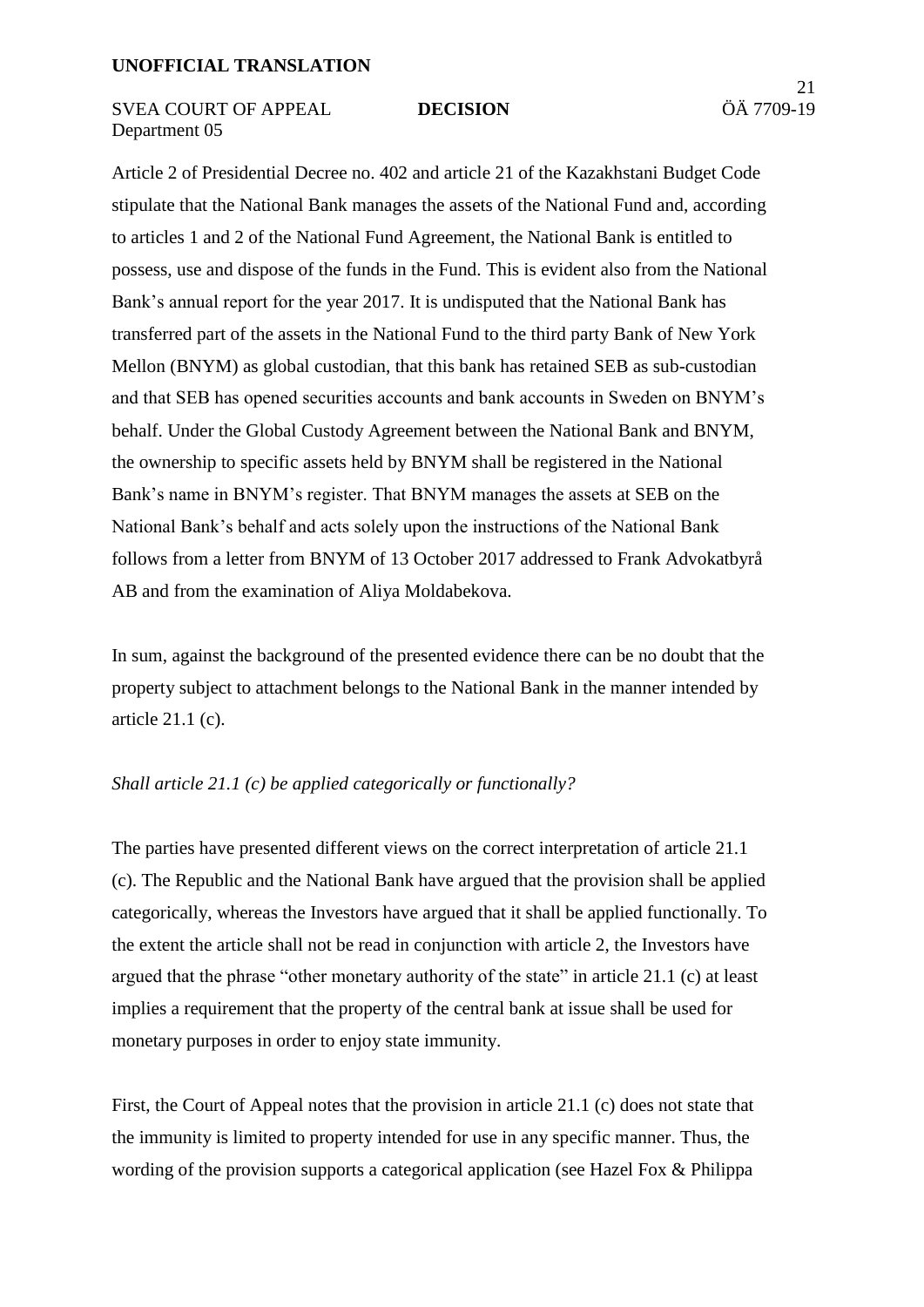## SVEA COURT OF APPEAL **DECISION** ÖÄ 7709-19 Department 05

Webb, op. cit., p. 522 f. and Pål Wrange's legal opinion of 10 October 2018, p. 7). The wording of the other parts of article 21 also support a categorical application of its subparagraph (c). In all subparagraphs of the article, except subparagraph (c), there are requirements on certain use of the property in order for it to enjoy state immunity. The fact that the corresponding limitation is missing in subparagraph (c) must reasonably mean that there is no requirement that the property of a central bank shall be used in a certain manner or for certain purposes in order to enjoy immunity (cf. Pål Wrange's legal opinion of 10 October 2018, p. 6).

Also other, supplementary, means of interpretation than the wording of the convention, such as the structure of the convention concerning immunity from post-judgment measures of constraint, support a categorical application of the provision in article 21.1 (c). The convention contains two provisions on state immunity from post-judgment measures of constraint, of which one – article  $19(c)$  – makes state immunity conditional upon certain use of the relevant property, whereas the other – article  $21$  – exempts property of specific nature from the application of article 19 (c). If the intention would have been that state immunity always should be conditional upon certain use of the relevant property, then the provision in article 21 would have served no purpose. The structure of the convention on these issues is also apparently in line with the underlying purpose of article 21, which is to protect property of particularly sensitive nature from measures of constraint (Chester Brown & Roger O'Keefe, Article 21, p. 334 in The United Nations Convention on Jurisdictional Immunities of States and Their Property: a commentary, Roger O'Keefe *et al*. (ed.), 2013, see also e.g. Ulf Linderfalk's legal opinion of 25 June 2018, p. 9 and Said Mahmoudi's legal opinion of 20 April 2018, p. 7).

In view of the convention's objective and purpose, the wording of the provision, seen in its context, clearly supports a categorical application. This means, on the basis for interpretation of treaties provided in the Vienna Convention, that a review of so-called supplementary means of interpretation is of limited interest. It can however be noted that the question of whether a central bank's property enjoys immunity due to its nature or is conditional upon its use was dealt with on several occasions in the preparatory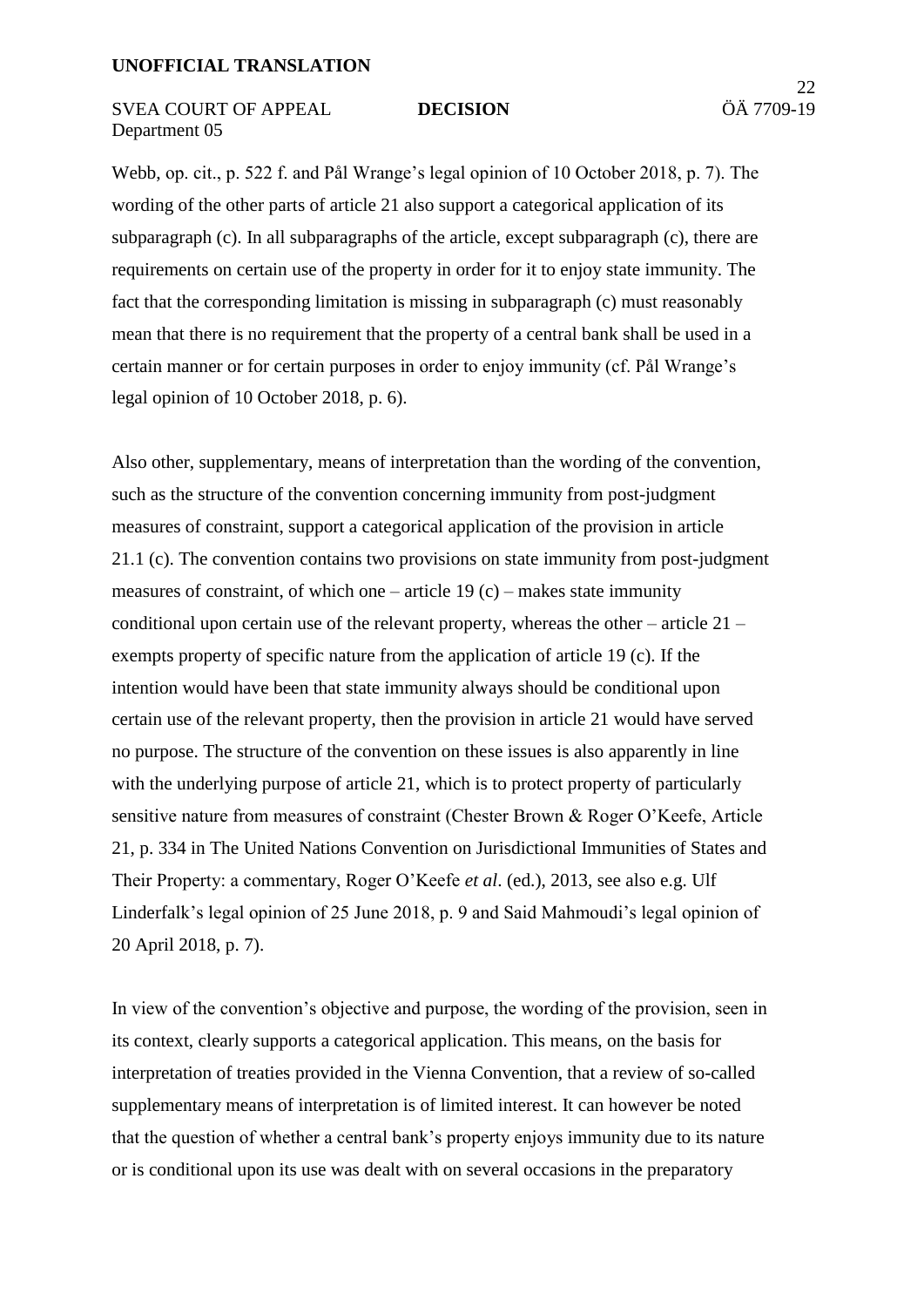## SVEA COURT OF APPEAL **DECISION** ÖÄ 7709-19 Department 05

works to the provision that became article 21.1 (c). At one stage of the negotiations, several states objected to the then proposed wording, which corresponds to the now applicable wording, arguing that it would mean that all property of a central bank or other monetary authority of the state would unconditionally be considered as noncommercial. In response thereto, ILC's rapporteur on the issue proposed an addition with the following wording "and used for monetary purpose" to be added *in fine* (see Said Mahmoudi's legal opinion of 20 April 2018, p. 7 f.). However, the proposal did not receive sufficient support amongst the ILC delegates, and the addition was removed. In his legal opinion, Prof. Mahmoudi has taken the aforementioned to mean that the intention is that the property of central banks shall enjoy categorical immunity. Professors Linderfalk and Wuerth have both in their legal opinions pointed out that the explanation to the rejection of the addition could be that the majority of the ILC delegates deemed it redundant, since it merely expressed what already followed from the definition of state in article 2.1 (b) (iii). In the commentary to ILC's final draft provision, i.e. after the addition had been rejected, it was stated, however, that the purpose of the provision was to grant certain categories of property a special protection and that this was deemed necessary specifically against the background that court practice in certain states contained granted motions for measures of constraint against bank accounts or property of central banks of foreign states (Government Bill 2008/09:204, p. 82, see also Said Mahmoudi's legal opinion of 20 April 2018, p. 7). The Court of Appeal finds that the commentary to ILC's final draft of the provision strongly supports that the provision shall be applied categorically. Also the circumstance that the question of whether central bank property should be granted immunity based on its nature or not was discussed on several occasions during the preparatory stages, without it leading to any adjustments of the proposed wording of the convention supports this interpretation.

As concerns Swedish sources , the Government Bill underlying the act incorporating the convention states that the provision in article 21 means that the property "By its very nature ought to […] be considered in use or intended for use by the state solely for non-commercial purposes." (Government Bill 2008/09:204, p. 82). In the case NJA 2011 p. 475, the Supreme Court referenced article 21 when it reviewed the issue of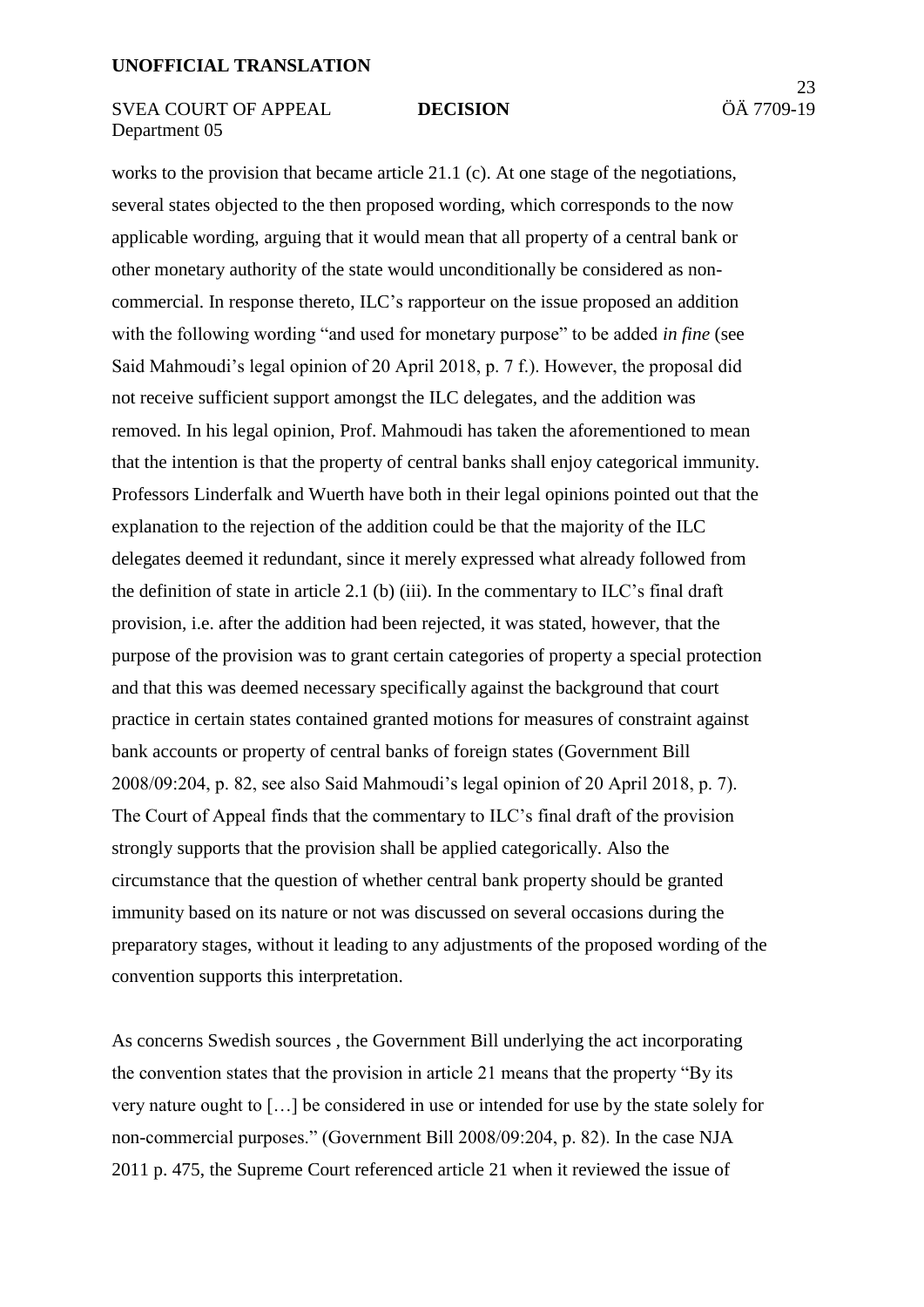## SVEA COURT OF APPEAL **DECISION** ÖÄ 7709-19 Department 05

what should be deemed as property in use by the state for non-commercial purposes under article 19 (c). The Supreme Court stated that "Impediment due to state immunity [...] should, however, be deemed to be at hand if the purpose of the use of the property is of a qualified nature […] or when the property is of such specific nature as set forth in article 21 of the 2004 UN convention." Thus, the Swedish legislator and the Supreme Court apparently adhere to the interpretation that article 21.1 (c) shall be applied categorically.

State practice does, nevertheless, provide some support for a functional application of the provision in article 21.1 (c) (see e.g. Ingrid Wuerth's legal opinion of 15 January 2020, p. 4 and 5). There is also discussion in certain legal literature on international law concerning such an application. Inter alia, Chester Brown and Roger O'Keefe argue in chapter "Article 21" in The United Nations Convention on Jurisdictional Immunities for States and Their Property: a commentary that article 21.1 (c), despite its appearance, does not necessarily render immune all central bank property or the like, but only to the extent a parallel application of article 2 allows it. According to the authors, this means that the property of a central bank does not enjoy immunity for example when the central bank engages in commercial activity, because then it does in fact not perform acts in the exercise of the sovereign authority of the state as per the provision of article 2.1 (b) (iii). The authors do, however, stress that it is not clear whether, but unlikely that, this potential consequence of the interaction between articles 21.1 (c) and 2.1 (b) (iii) was intended. Prof. Wuerth, who even more clearly advocates a functional interpretation, has in her legal opinion stated that the provisions of articles 2.1 (b) (iii), 19 (c) and 21.1 (c) are all based on the field of use of the property and the purpose of the possession of the property. According to Prof. Wuerth, the functional requirement in article 2.1 (b) (iii) is incorporated in the provision in article 19 (c) through the phrase "property of a state" since the provision in article 21.1 (c) refers to "... or other monetary authority". However, Prof. Wuerth acknowledges that the interaction between article 2 and articles 19 and 21 may have been unintentional. The Court of Appeal concludes that it appears questionable, on the basis of the principles of the Vienna Convention, to apply the provision in article 21.1 (c) functionally if an interaction between the provisions was not intended in the preparatory works to the convention.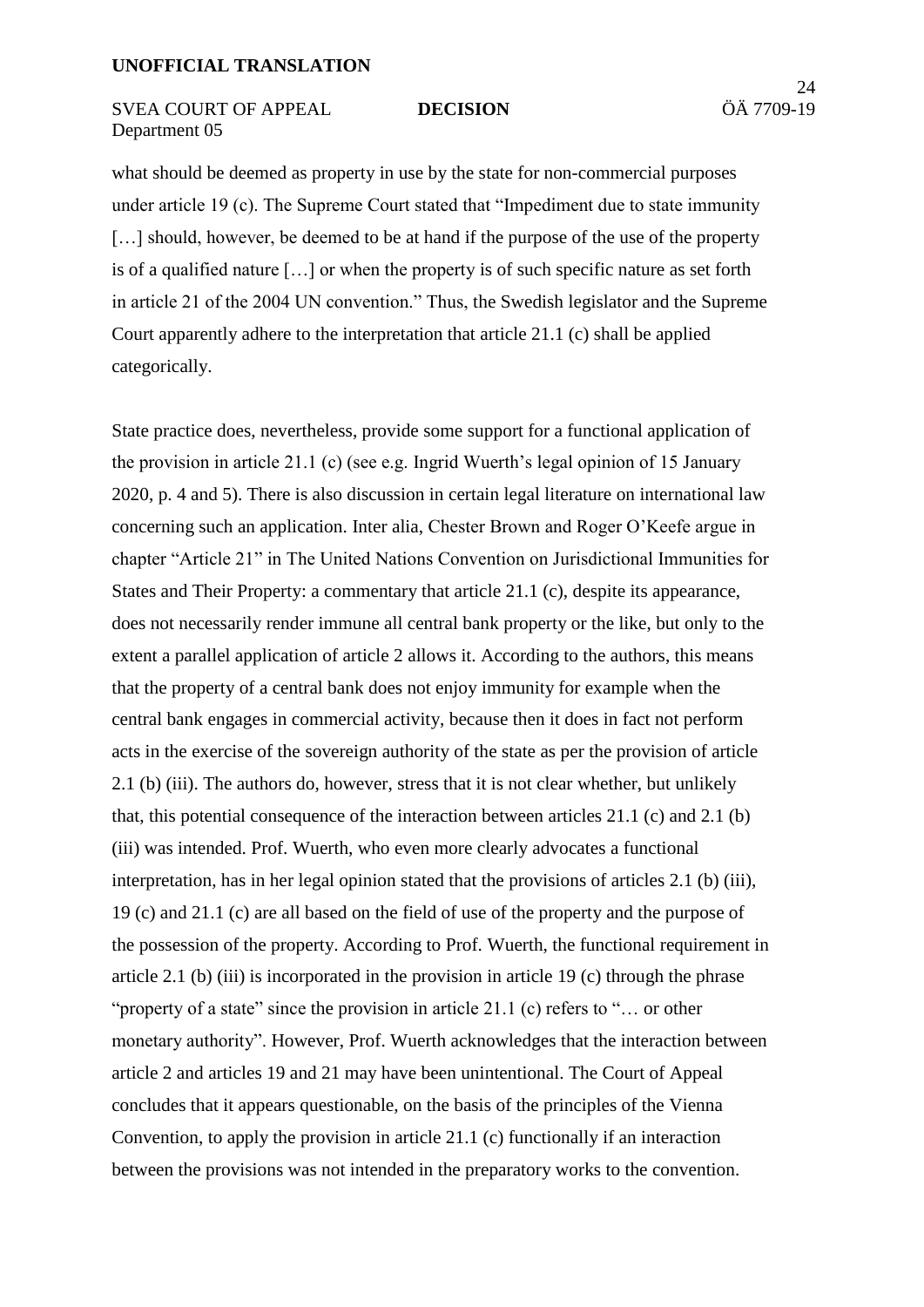## SVEA COURT OF APPEAL **DECISION** ÖÄ 7709-19 Department 05

In sum, the wording of the provision, seen in its context and in light of the objective and purpose of the convention, strongly implies that it shall be applied categorically. A categorical application is also supported by the preparatory works to the convention as well as by what the Swedish legislator has stated in the Government Bill which incorporates the convention, and also by the statements of the Supreme Court in NJA 2011 p. 475. The opposite view, which has been set forth in certain legal literature on international law and which has support in certain state practice, does not deprive the aforementioned reasons of their strength. Against this background, the Court of Appeal finds that the provision shall be applied categorically. This means that property that belongs to a central bank or other monetary authority of the state enjoys immunity already on the basis of the nature of the property.

Irrespective of the assessment made by the Court of Appeal above, the Court wishes to point out that it cannot be excluded that there may be instances when property, despite belonging to a central bank, cannot enjoy immunity under the provision in article 21.1 (c). If, for example, a central bank in competition with other market actors would offer banking services to consumers, it would be difficult to argue that property of the commercial segment of the banking operations would enjoy immunity. It cannot be excluded that there may be other situations where a categorical application of article 21.1 (c) would lead to unreasonable outcomes. There should consequently exist a limited scope to apply article 21.1 (c) in conjunction with article 2.1 (b) (iii) with respect to central bank property. This could mean that the relevant property would not enjoy immunity if the sovereignty criterion is not met. Such an application should, however, be limited to cases where it is obvious that the relevant property is held in such manner as is fundamentally different from the regular operations of a central bank and a categorical application would lead to an unreasonable outcome. However, the Court of Appeal wishes to stress that this cannot be the case for property of a central bank held within the framework of a national fund such as the one in the matter at issue. Management of the state's economy must be deemed as such an exercise of sovereign authority as intended by article 2.1 (b) (iii) (cf. the case AIG Capital Partners, Inc  $\&$ Anr v. Kazakhstan (National Bank of Kazakhstan intervening), 2005, EWHC 2239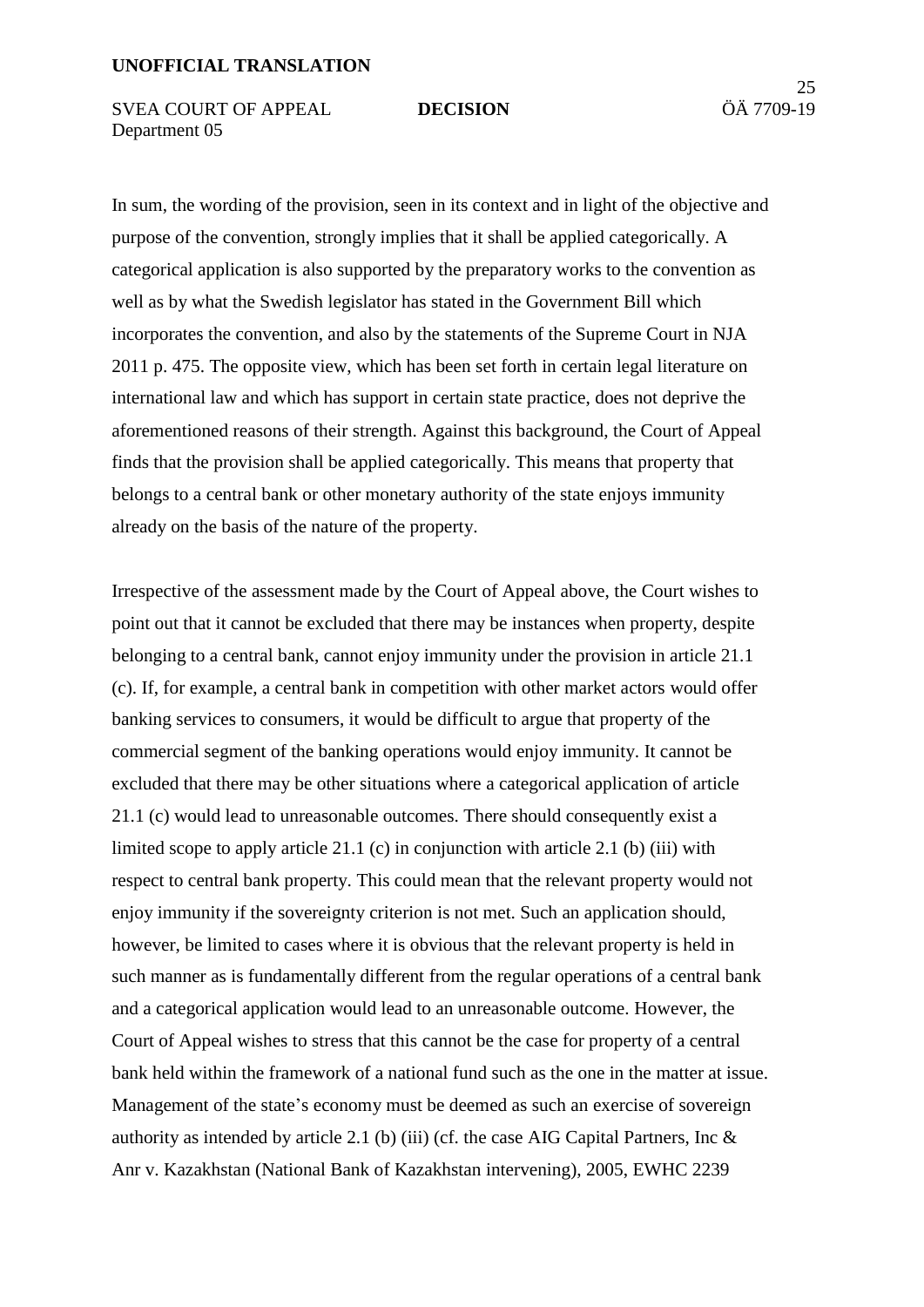SVEA COURT OF APPEAL **DECISION** ÖÄ 7709-19 Department 05

(Comm); [2006] 1 WLR 1420, [2006] 1 All ER (comm) 1 129 ILR 589, see also Ingrid Wuerth, Immunity from Execution of Central Bank Assets, p. 280 in The Cambridge Handbook of Immunities and International Law, Tom Ruys *et al*. (ed.), 2019).

The Court of Appeal's conclusion means that the relevant property enjoys state immunity. Accordingly, the Investors' objection concerning abuse of rights remains to be reviewed.

#### *Has Kazakhstan by way of abuse of rights lost the right to invoke state immunity?*

As grounds for their objection that Kazakhstan has lost the right to invoke immunity by way of abuse of rights, the Investors have stated mainly the following. The arbitral award in the case between the Investors and the Republic was rendered on the basis of the intergovernmental treaty the Energy Charter Treaty, to which both Sweden and Kazakhstan are parties. Article 26 of the treaty provides that an arbitral award is final and binding on the parties and that all parties shall consent to the enforcement thereof. In spite of this, payment has not been made. In the matter at issue, Kazakhstan invokes immunity for the sole purpose of circumventing the obligation it has under the said treaty.

As detailed above, the starting point of the convention is that state immunity applies and that it may be pierced only to the extent that follows from the provisions of the convention. The Court of Appeal notes that the convention does not contain a provision entailing that a state is denied the right to invoke immunity by reference to abuse of rights. It is true that the ICJ has held on several occasions that immunity may be pierced when state representatives or diplomatic staff have violated international law (see e.g. Ulf Linderfalk's legal opinion of 25 June 2018 p. 14 ff.). As regards states, however, the question has been answered in the negative, irrespective of the severity of the violation of international law (Germany v. Italy: Greece intervening, Judgment, I.C.J. Reports 2012, see also Pål Wrange's legal opinion of 10 October 2018, p. 10). There is no state practice that indicates that anything else would be the case. Thus, there is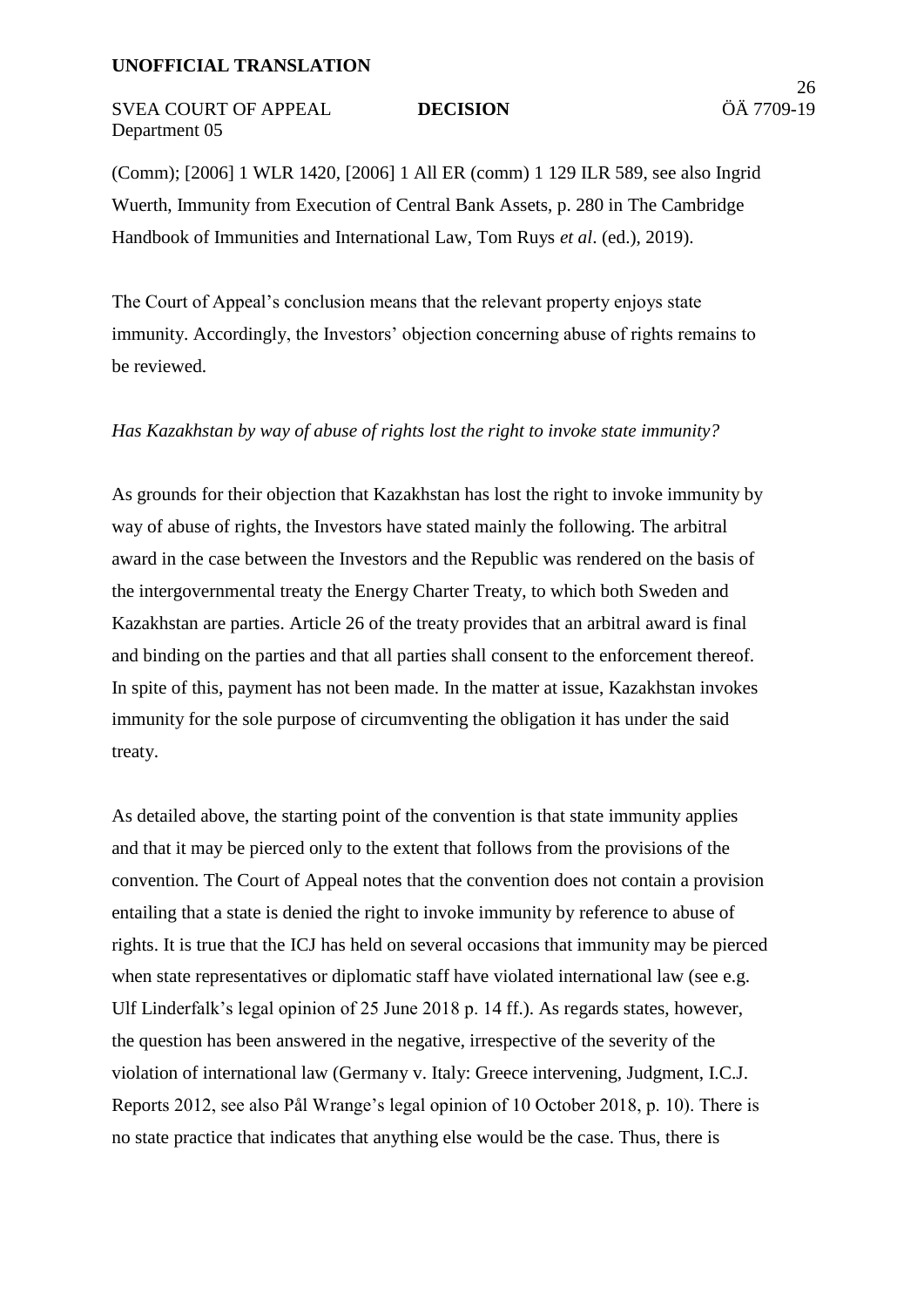## SVEA COURT OF APPEAL **DECISION** ÖÄ 7709-19 Department 05

nothing to support the Investors' objection that a state could lose its right to invoke immunity against measures of constraint on the grounds that it has abused its rights.

The Court of Appeal also wishes to stress that the purpose of state immunity is to prevent that a foreign state is subjected to proceedings before another state's courts without consent (Government Bill 2008/09:204, p. 38). It is only logical that immunity from post-judgment measures of constraint is invoked specifically on the ground that the state does not consent to them, i.e. irrespective of the state's position on the proceeding that lead to the measure of constraint. The fact that state immunity from measures of constraint is unrelated to the question of whether the state is required under international law to fulfill an obligation has been held by the ICJ (Germany v. Italy: Greece intervening, Judgment, I.C.J. Reports 2012, p. 100). The convention, with separate rules on state immunity from jurisdiction and from measures of constraint, is an expression of this distinction. The Court of Appeal notes that the doctrine on abuse of rights advocated by the Investors is irreconcilable with the rules on state immunity.

In sum, the Court of Appeal finds that international law does not support the proposition that a state would lose its right to invoke immunity from measures of constraint on the grounds that it has abused its rights.

### **Summary of conclusions on the issue of state immunity**

In reviewing a question of state immunity, Swedish courts shall apply the customary international law expressed in the provisions of the convention. The assessment of whether immunity from post-judgment measures of constraint is at hand shall be made first on the basis of the provision in article 21 of the convention. The evidence in the matter at issue demonstrates that the National Bank is a central bank and that the relevant property is property of the National Bank in the sense set out in article 21.1 (c). Because the provision shall be applied categorically, the present property enjoys state immunity. A functional application of the provision, taking into account article 2 of the convention, would not lead to any other conclusion. There is no support in international law for deviating from the rules on state immunity due to abuse of rights. Because the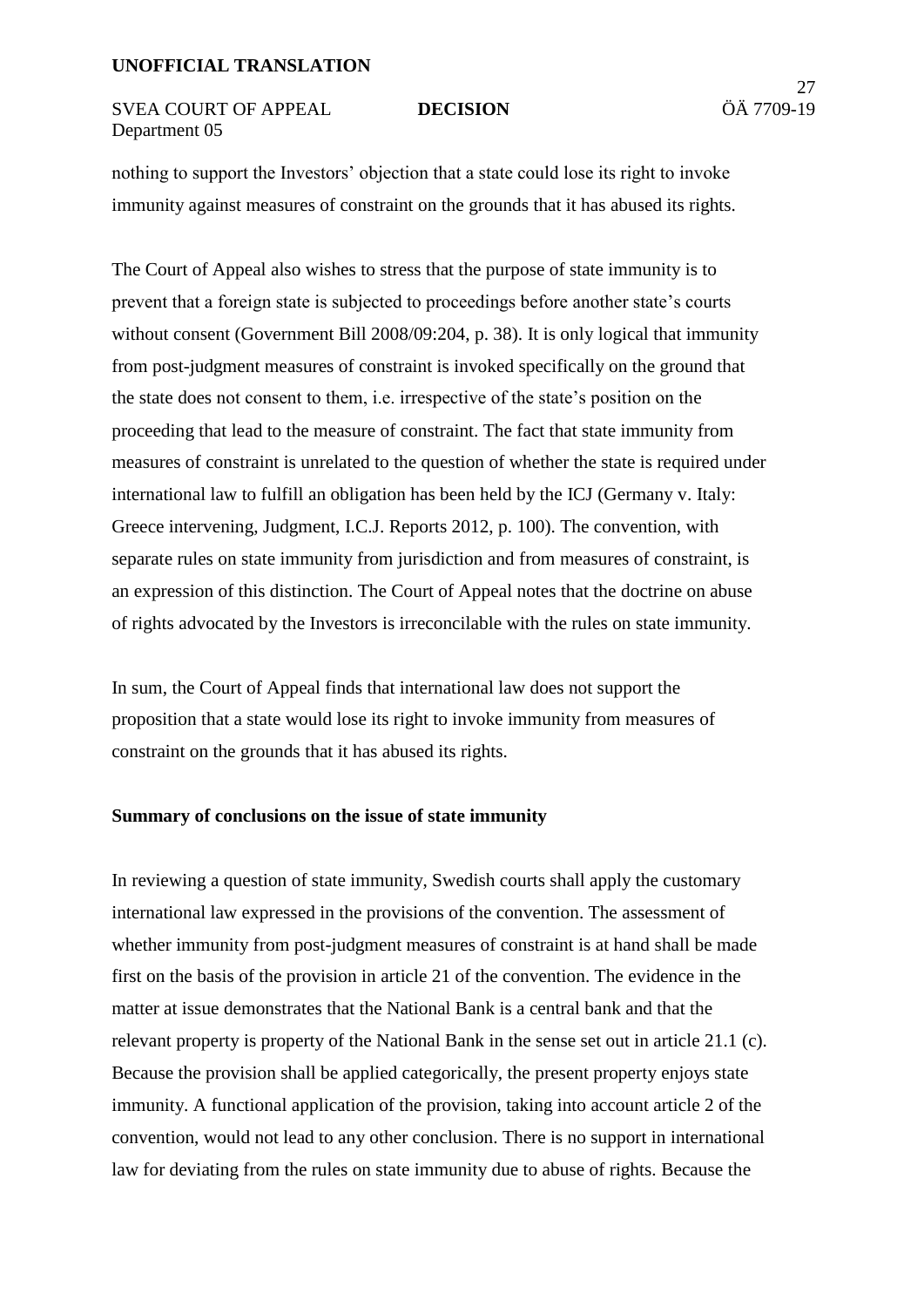SVEA COURT OF APPEAL **DECISION** ÖÄ 7709-19 Department 05

property enjoys state immunity, it may not be subject to attachment. Therefore, the attachments at issue in this matter shall be lifted.

With this outcome, the Court of Appeal lacks reason to review whether there is any bar to the attachments on either of the other grounds argued by the Republic and the National Bank.

### **Litigation costs**

In view of the outcome in the matter at issue, the Republic and the National Bank shall be discharged from the obligation to compensate the Investors for their litigation costs before the District Court and the Investors shall be ordered to jointly and severally compensate the Republic and the National Bank for their respective reasonable litigation costs before the District Court as well as the Court of Appeal. The Court of Appeal finds no reason to question that the work reported by counsel for the Republic and the National Bank has been carried out nor that the parties have incurred the reported expenses and costs.

The Investors have argued that they, irrespective of the outcome of the action at issue, shall not be liable to compensate the USD 136,793 which relate to the ground argued before the Court of Appeal that the enforcement would violate *ordre public*. As a reason for this position, the Investors have mainly argued that the litigation costs incurred to argue the Republic's case on this issue, in view of the Court of Appeal's dismissal decision of 3 February 2020, cannot be reasonably justified to protect the interests of the party. The Court of Appeal agrees with what the Investors have stated concerning the allocation of the litigation costs for this portion of the case.

Otherwise, the Investors have not presented precise objections to any cost items, but have left it to the Court of Appeal to determine the reasonableness of the claimed amounts.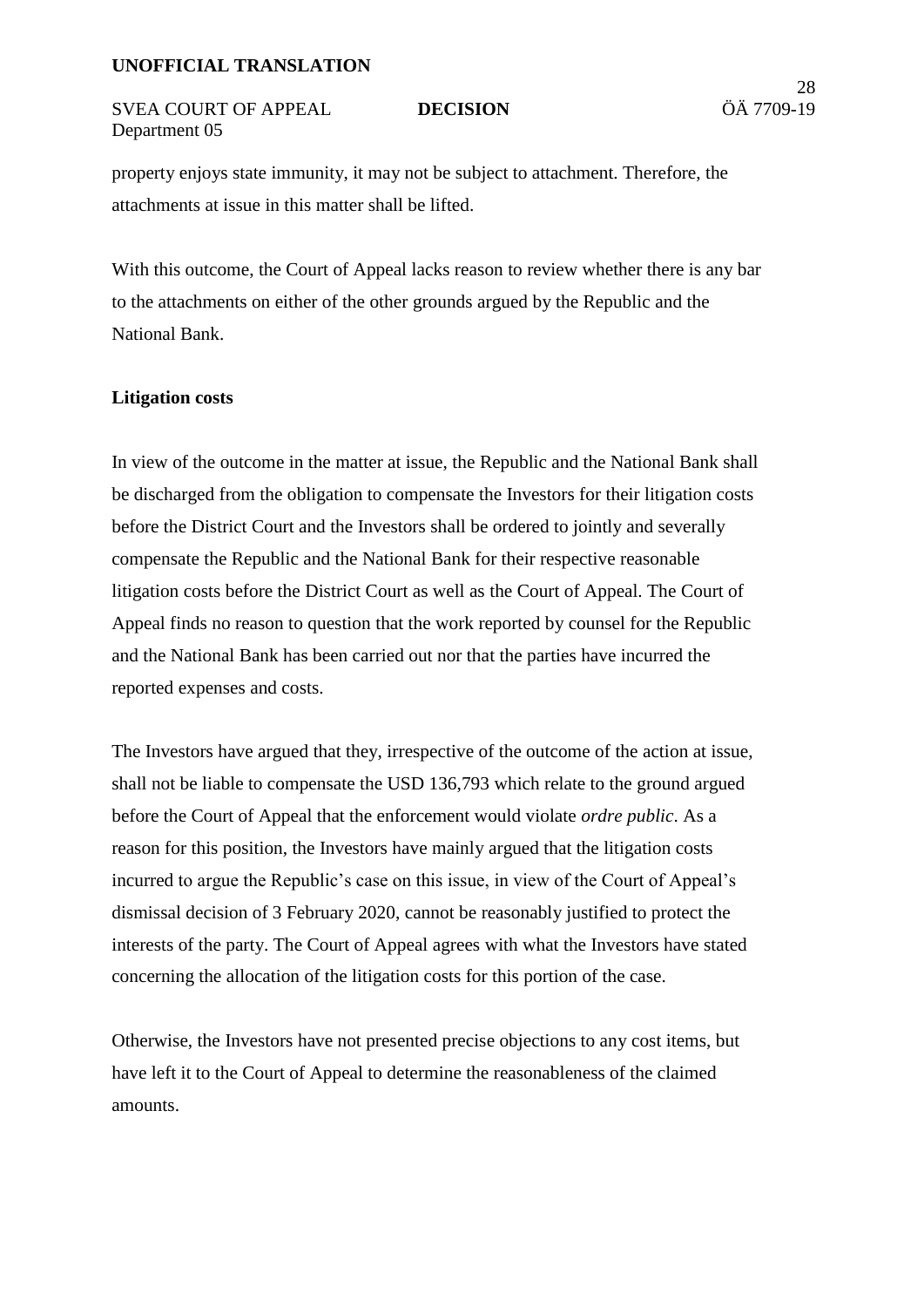## SVEA COURT OF APPEAL **DECISION** ÖÄ 7709-19 Department 05

On this issue, the Court of Appeal finds as follows. The Republic and the National Bank have claimed compensation for costs for legal counsel, expenses for legal opinions and assistance by foreign counsel as well as costs for own time spent. The matter has comprised several complex factual and legal issues. In addition to Swedish and international law, also the application of English and Kazakhstani law has been relevant. The scope of the documents of the case has been very extensive and all parties have invoked substantial evidence. This is true in particular for the Republic and the National Bank. As regards the costs for legal counsel, the Court of Appeal further notes that the Republic and the National Bank have been appellants before the District Court as well as the Court of Appeal and have made several objections to the attachments. Since the matter has involved foreign legal systems and it has been necessary to coordinate with other legal proceedings in which Kazakhstan is a party and which are connected to the underlying attachments, the Court of Appeal finds no reason to question the reasonableness of the expenses for foreign legal counsel. It is only logical that a matter concerning measures of constraint concerning state property is of particular importance to the foreign state. In addition, the Court of Appeal notes that the amounts of the relevant attachments are substantial. The outcome could also impact the other legal proceedings mentioned above. Against this background, the Court of Appeal finds the Republic's and the National Bank's claims for compensation before the District Court as well as the Court of Appeal reasonable.

In view of the nature and scope of the case at issue, there is no reason to question the reasonableness of the other claims, which cover expenses for transcription, interpretation and translation as well as travel costs for witnesses and party representatives.

The above conclusions of the Court of Appeal mean that the Investors shall be ordered to jointly and severally compensate the Republic and the National Bank for their respective litigation costs before the District Court and the Court of Appeal in the amounts set out in the Court of Appeal's decision.

**HOW TO APPEAL**, see appendix B